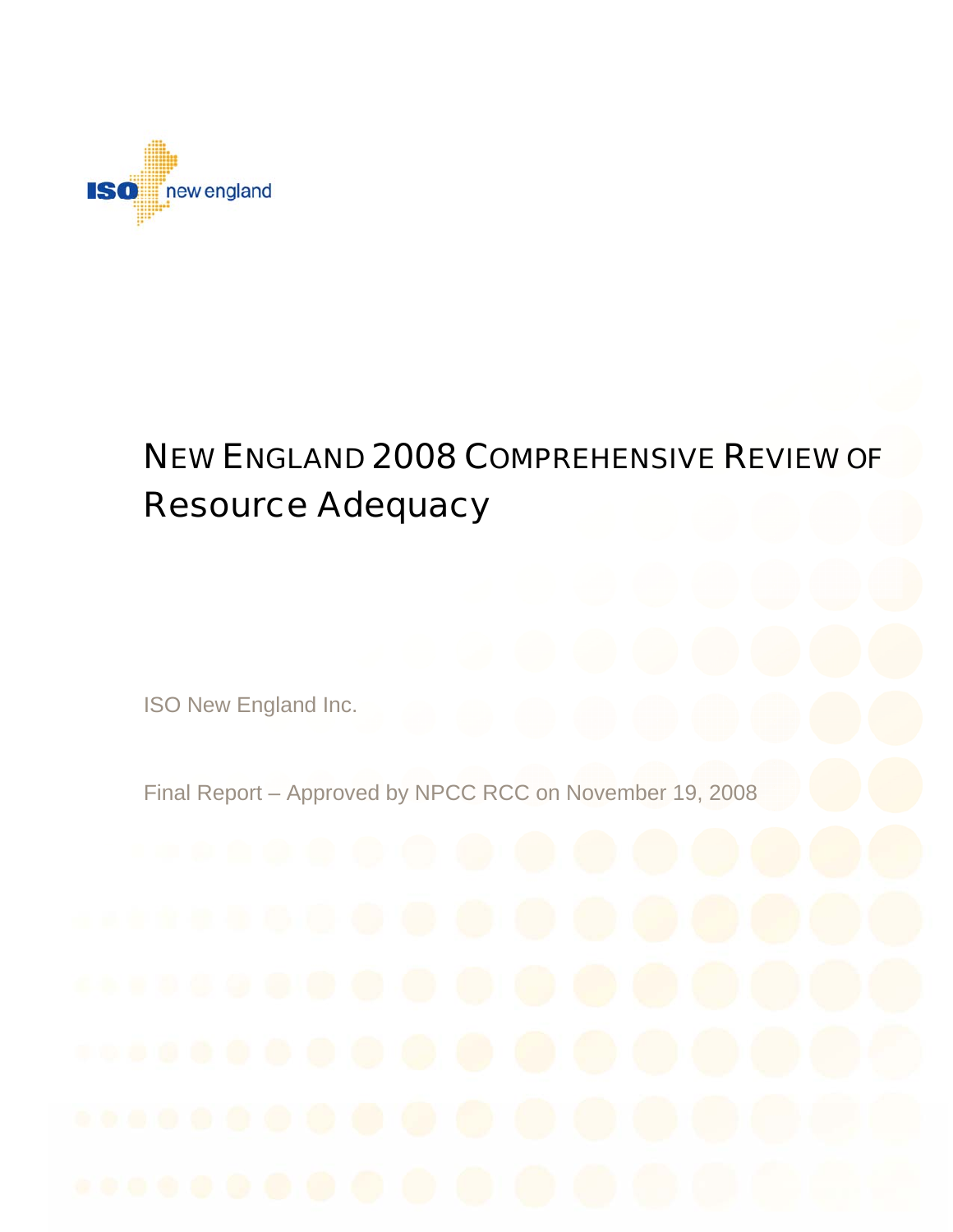# **1.0 EXECUTIVE SUMMARY**

ISO New England Inc. (ISO-NE) is the not-for-profit corporation responsible for the reliable operation of New England's bulk power generation and transmission system. It also administers the region's wholesale electricity markets and manages the comprehensive planning of the regional bulk power system. As a part of its planning functions, ISO-NE is the Planning Authority for the New England Area of the Northeast Power Coordinating Council (NPCC). One of the ISO-NE Planning Authority responsibilities is to conduct studies and provide results to demonstrate that the New England Area bulk power system complies with the NPCC *Basic*  Criteria for Design and Operation of Interconnected Power Systems (NPCC Document A-2)<sup>1</sup> to satisfy NPCC planning compliance requirements.

This 2008 New England Comprehensive Review of Resource Adequacy, covering 2009 through 2013, was prepared by ISO-NE to satisfy NPCC compliance requirements. This comprehensive review follows the guidelines as specified in the NPCC Document B-8 entitled *Guidelines for*  Area Review of Resource Adequacy (Revised: November 29, 2005)<sup>2</sup>. This review supersedes the New England 2005 Triennial Review of Resource Adequacy<sup>3</sup>, which was approved by the Reliability Coordinating Committee (RCC) on November 29, 2005.

### 1.1. MAJOR FINDING

 $\overline{a}$ 

The findings of this review are based on the results of a resource adequacy assessment of the New England bulk power supply system using the General Electric Multi Area Reliability Simulation Program (GE MARS) and results of studies conducted for the 2008 New England Regional System Plan (2008 RSP)<sup>4</sup>.

The major findings of this comprehensive review are as follows:

- New England will meet the NPCC resource adequacy criterion of disconnecting firm load customers no more than 0.1 days/year for each year of the study period.
- Fuel supply and transportation will not adversely impact New England's system reliability. ISO-NE routinely conducts operable capacity studies to monitor fuel supply conditions. ISO-NE has existing operating procedures that are specifically designed to mitigate potential adverse impacts on system reliability due to temporary fuel supply constraints or interruptions.
- Environmental regulations, governing both air and water, will not adversely impact New England system reliability.
- ISO-NE expects that new renewable and demand resources will be integrated into New England system operations without adversely impacting system reliability.

A copy of the NPCC A-2 can be found at: http://www.npcc.org/documents/regStandards/Criteria.aspx A copy of the NPCC A-2 can be found at: http://www.npcc.org/documents/regStandards/Criteria.aspx  $\frac{2}{3}$  A copy of the NPCC B  $\theta$  can be found at http://www.npcc.org/documents/regStandards/Criteria.aspx

A copy of the NPCC B-8 can be found at: http://www.npcc.org/documents/regStandards/Guide.aspx  $\frac{3}{3}$  A convert like survey fitting was provided to the like survey fitting (from more contribution of the convert like sur

 $\frac{3}{4}$  A copy of this review can be found at: http://www.npcc.org/documents/reviews/Resource.aspx  $\frac{4}{4}$  You can obtain a copy of the 2008 RSP by contacting ISO New England Customer Service at: 413-535-4000.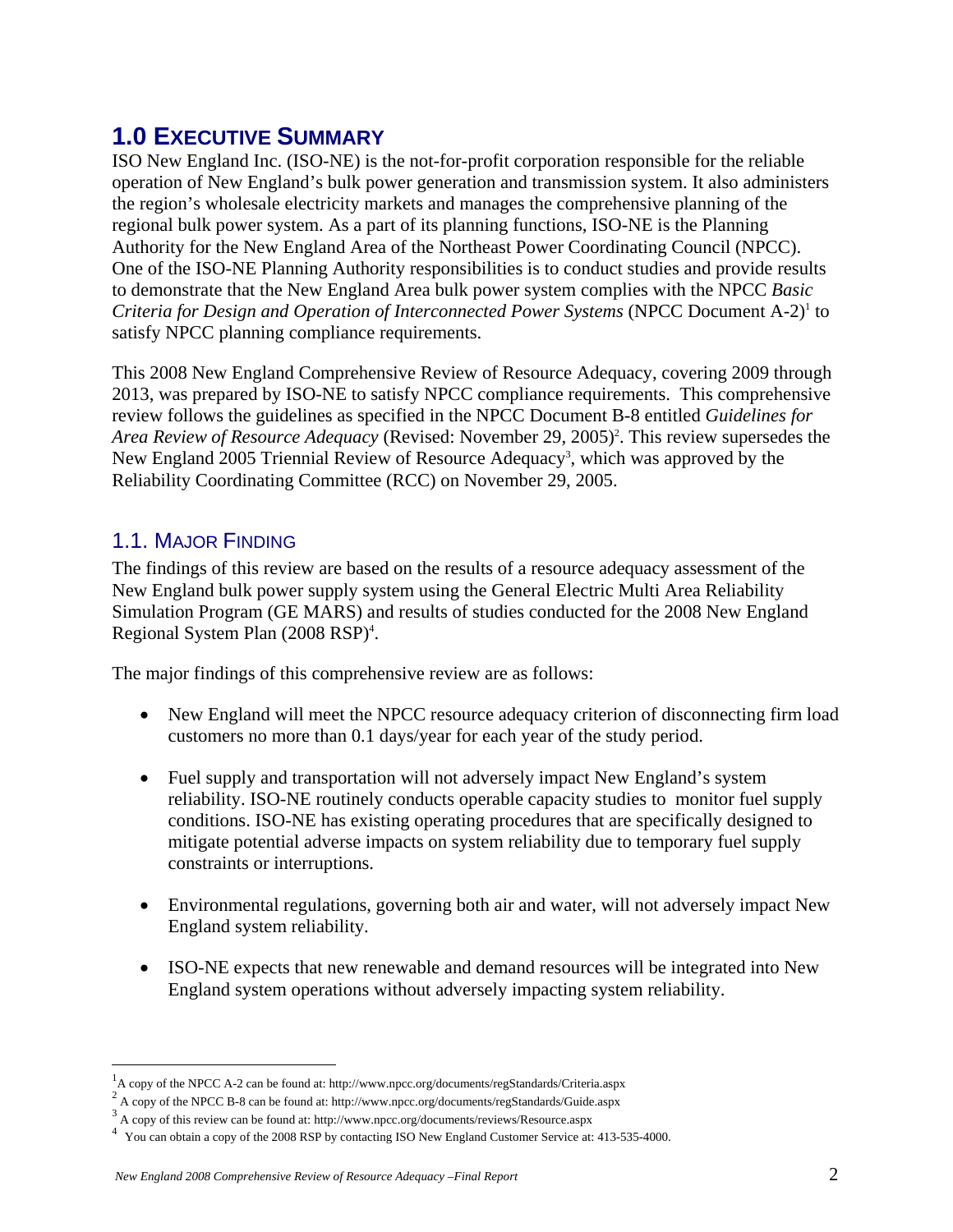- The results of ISO-NE's first Forward Capacity Auction (FCA) demonstrate that the Forward Capacity Market (FCM<sup>5</sup>) has worked as designed and has attracted significant investment in the development of new resources, both supply and demand side, while maintaining needed existing resources in New England.
- Four (4) major 345 kV transmission projects have been recently completed in four (4) states. Two (2) additional projects that are under construction, reinforce the reliability needs of critical load pockets such as those in Southwest Connecticut and the Boston area. The locational component of the FCM and the reliability review process during the FCA, work to ensure that adequate amounts of resources are procured in the importconstrained areas.

#### 1.2. SUMMARY OF MAJOR ASSUMPTIONS AND RESULTS

Table 1 shows the major assumptions used in this review, and Table 2 summarizes the LOLE results. The detailed assumptions are documented in the Appendix section of this review while the results are documented in sections 5.0 *Resource Adequacy Assessment* and 6.0 *Planned Resource Capacity Mix*.

| <b>Assumptions</b>                                                 | <b>Description</b>                                                                                                               |
|--------------------------------------------------------------------|----------------------------------------------------------------------------------------------------------------------------------|
| <b>Reliability Criterion</b>                                       | NPCC Criterion: no more than once in 10 years of firm load<br>disconnection (LOLE of 0.1 days/year)                              |
| Load Model                                                         | Hourly loads with forecast uncertainty                                                                                           |
| <b>Reliability Model</b>                                           | <b>GE MARS</b>                                                                                                                   |
| Resource Availability                                              | EFORd and Planned Maintenance: 5 year average (March<br>2003 through February 2008)                                              |
|                                                                    | 2009: 2,000 MW                                                                                                                   |
| Tie Benefits from Neighboring Systems                              | 2010: 1,860 MW                                                                                                                   |
|                                                                    | 2011-2013: 1,800 MW                                                                                                              |
| Emergency Operating Procedures (Load Relief, Voltage<br>Reduction) | Assumed 2.07% of load relief from Voltage Reduction during<br>OP 4 Actions 12 and 13                                             |
| New Resource Capacity Additions                                    | Include the planned resources under construction as of June,<br>2008 and those with a supply obligation for 2010/11 FCA          |
| <b>Resource Capacity Retirements/Deactivations</b>                 | Assumed 0 MW                                                                                                                     |
| Internal Transmission Constraints                                  | Modeled. Transmission system representation <sup>6</sup> and the<br>interface limits are shown in Appendix A.1.7 of this report. |

#### **Table 1 Major Assumptions**

<sup>&</sup>lt;sup>5</sup> For a copy of the market rules, please reference: http://www.iso-ne.com/regulatory/tariff/sect\_3/mr1\_sect\_13-14\_eff\_9-4-08.pdf

<sup>&</sup>lt;sup>6</sup> The subarea representation is consistent with New England's RSP08.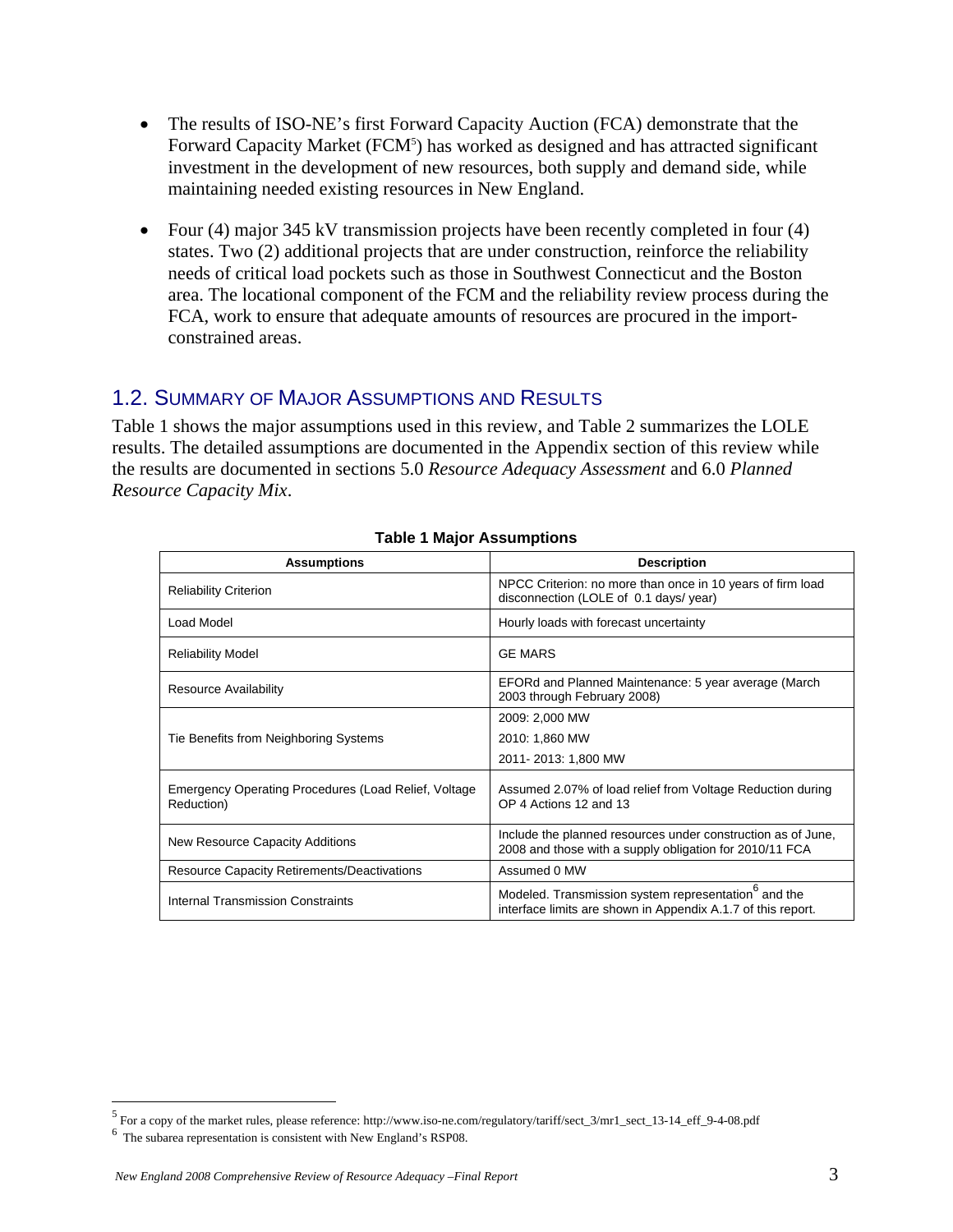|      |                                   | <b>Reference Load Forecast</b> |                     | <b>High Load Forecast</b> |                  |
|------|-----------------------------------|--------------------------------|---------------------|---------------------------|------------------|
| Year | <b>Expected Resources</b><br>(MW) | 50/50 Peak<br>(MW)             | LOLE<br>(days/year) | 50/50 Peak (MW)           | LOLE (days/year) |
| 2009 | 33.280                            | 28.480                         | 0.036               | 28,585                    | 0.039            |
| 2010 | 34,033                            | 28,955                         | 0.027               | 29,260                    | 0.037            |
| 2011 | 34,756                            | 29,405                         | 0.032               | 29,925                    | 0.049            |
| 2012 | 34.756                            | 29,820                         | 0.045               | 30,565                    | 0.080            |
| 2013 | 34,756                            | 30,190                         | 0.060               | 31,155                    | 0.123            |

**Table 2 LOLE Results** 

The resources assumed available for the years 2011 to 2013 for the LOLE calculation are the existing resources that have been qualified to participate in the 2011/12 FCA. The new resources (over 7,000 MW) that have been qualified for the 2011/12 FCA are not included in the LOLE calculation. The actual available resources for the respective period will be those resources that clear in the respective future auctions and assume supply obligations. The potential excess capacity, suggested by the LOLE being less than 0.1 days/year, may or may not be available, depending on the outcomes of these future capacity auctions. However, ISO-NE will procure an adequate amount of resources required to meet the 0.1 days/year criterion.

 $7$  The 50/50 peak is the peak load that has 50% chance of being exceeded.

*New England 2008 Comprehensive Review of Resource Adequacy –Final Report*  $4$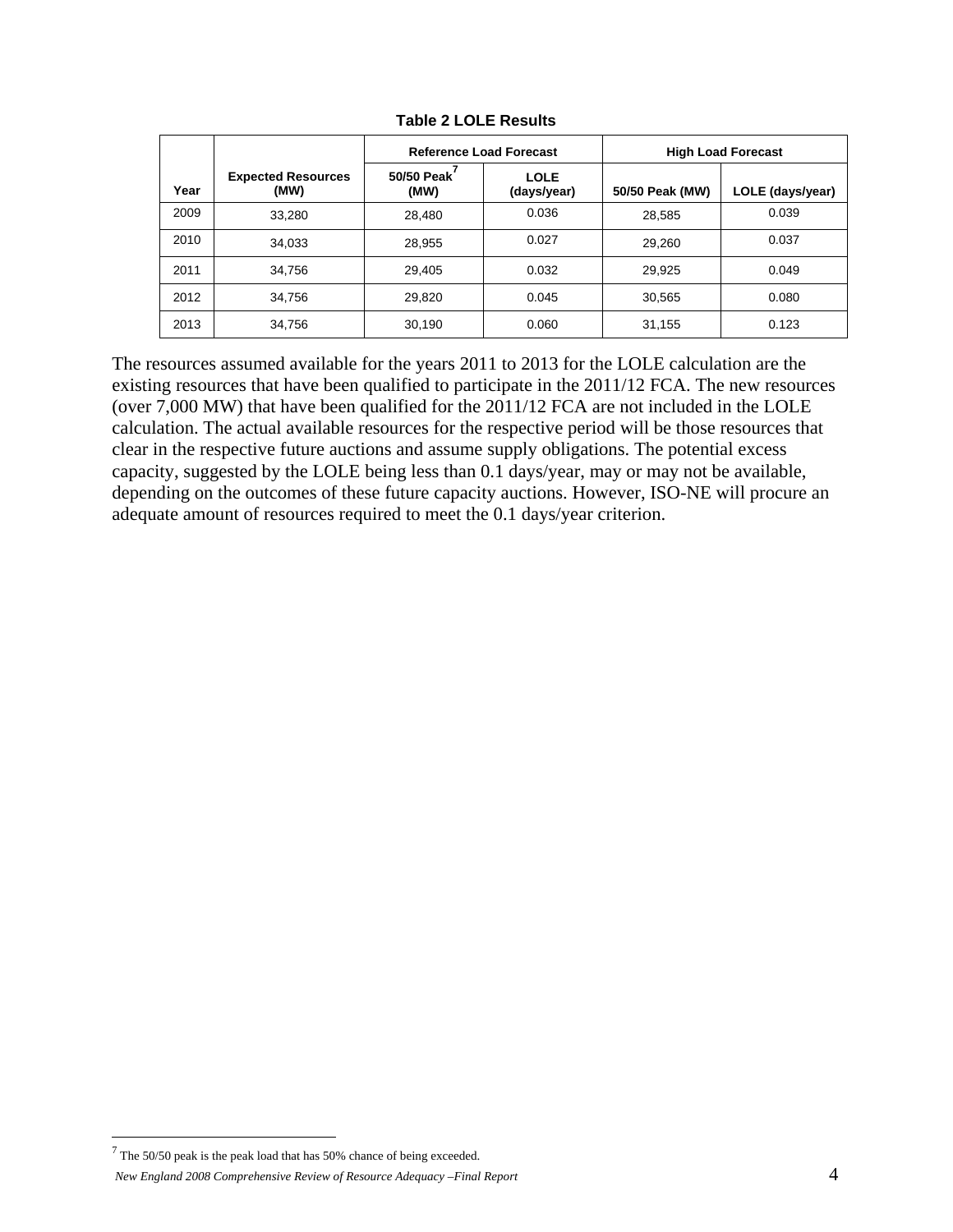# **2.0 TABLE OF CONTENTS**

| 6.2. Discussion of Potential Reliability Impacts Due to Environmental Regulations19                   |    |
|-------------------------------------------------------------------------------------------------------|----|
| 6.3. Discussion of Potential Reliability Impacts From Integration of Renewable and Demand Resources21 |    |
| <b>APPENDIX.</b>                                                                                      | 23 |
|                                                                                                       |    |
| A.I.I                                                                                                 |    |
|                                                                                                       |    |
|                                                                                                       |    |
|                                                                                                       |    |
|                                                                                                       |    |
| A.1.2                                                                                                 |    |
|                                                                                                       |    |
|                                                                                                       |    |
|                                                                                                       |    |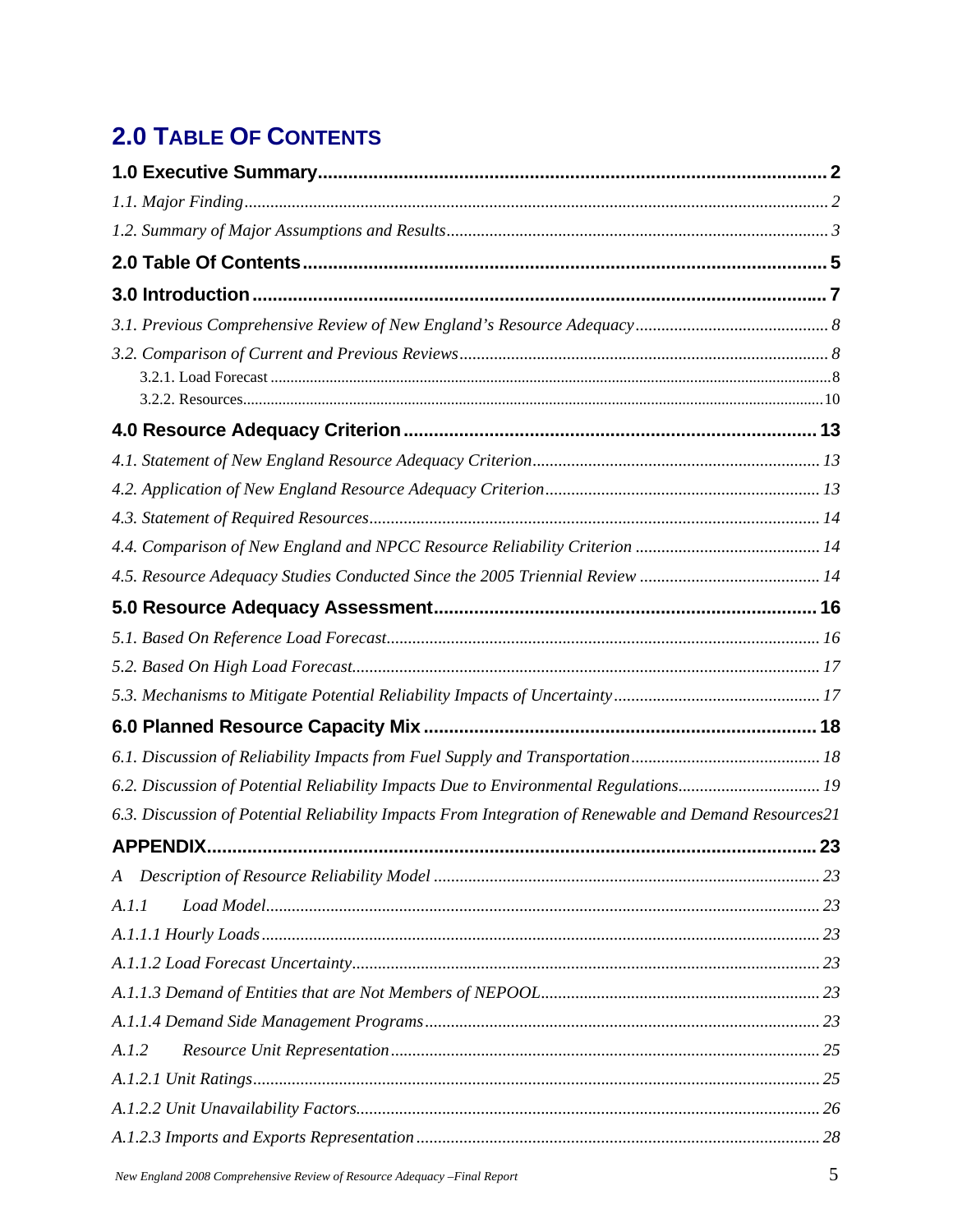| A.I.4 |  |
|-------|--|
| A.1.5 |  |
| A.I.6 |  |
|       |  |

# List of Tables

| Table 4 Comparison of Annual Peak Load Forecasts (Adjusted for Energy Efficiency/Conservation |  |
|-----------------------------------------------------------------------------------------------|--|
|                                                                                               |  |
|                                                                                               |  |
| Table 6 Estimates of Additional Generation and Load Relief From System Wide Implementation of |  |
| Actions in ISO New England Operating Procedure No. 4 - Action During a Capacity Deficiency    |  |
|                                                                                               |  |
| Table 7 LOLE Results Based on Reference Load Forecast and the FCA Outcomes16                  |  |
|                                                                                               |  |
| Table 9 Major Environmental Regulations and Initiatives Affecting New England Generators 20   |  |
|                                                                                               |  |
|                                                                                               |  |
|                                                                                               |  |
|                                                                                               |  |

# List of Figures

| Figure 3 Generation Capacity Mix By Primary Fuel Type, 2009 Summer Rating (MW and %) 18 |  |
|-----------------------------------------------------------------------------------------|--|
|                                                                                         |  |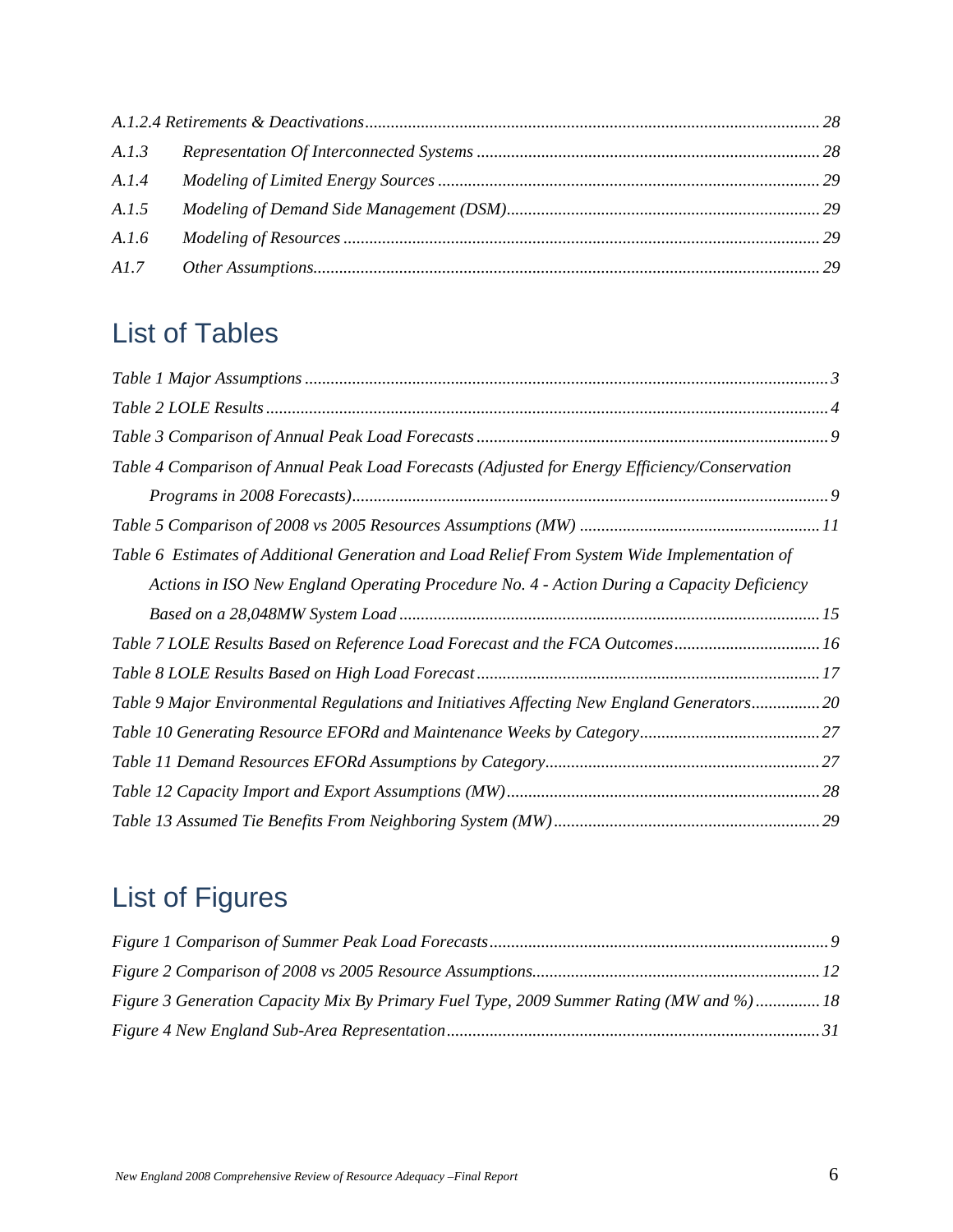# **3.0 INTRODUCTION**

As part of its Reliability Assessment Program (RAP), NPCC conducts resource adequacy reviews of its member areas to ascertain whether or not each area will have adequate resources to meet the NPCC Resource Reliability Criterion. The purpose of this report is to document the results of the ISO-NE comprehensive resource adequacy study, covering 2009 to 2013, for NPCC review. The results are documented in accordance with the reporting guidelines as specified in the NPCC Document B-8 entitled *Guidelines for Area Review of Resource*  Adequacy (Revised: November 29, 2005)<sup>8</sup>. This study supersedes the New England 2005 Triennial Review of Resource Adequacy<sup>9</sup>, which was approved by the NPCC Reliability Coordinating Committee on November 29, 2005.

Since the 2005 New England Triennial Review of Resource Adequacy, several changes to the New England wholesale power market have occurred. The major change that impacts future regional resource adequacy is the implementation of the Forward Capacity Market.

On June 16, 2006, the Federal Energy Regulatory Commission (FERC) approved a Settlement Agreement<sup>10</sup> to create the FCM in New England. The FCM is a long-term wholesale market designed to promote adequate and economic investment in supply and demand-side resources. The purpose of the FCM is to procure the required amount of installed capacity resources to maintain system reliability, consistent with the region's criteria for resource adequacy. The required installed capacity resources are procured through annual Forward Capacity Auctions that are conducted roughly three years in advance of when the capacity resources must provide service (the "commitment period"). This lead time allows capacity suppliers to develop new capacity resources and enables ISO-NE to plan for these new resources. Capacity resources may include supply from existing and new power plants and/or the decreased use of electricity through demand resources. Both the FCM and FCA are bound by financial-assurance mechanisms and oversight procedures. Capacity transition payments are currently being made to all listed installed capacity during this "transition period", the period of time between now and when the provisions of FCM are first implemented during the year 2010. All listed installed capacity receives their fixed monthly capacity transition payments based on the current Unforced Capacity (UCAP) products. This fixed monthly capacity payment rate is adjusted annually. Existing resources that do not intend to assume supply obligations can choose to submit price related de-list bids in the FCA, or non-price retirement requests, subject to the ISO's review and approval. If the resource is determined by the ISO to be needed for reliability reasons, the resource may then elect to receive cost-of-service compensation which is filed with and approved by FERC.

The first FCA was held in early February 2008 for the commitment period from June 1, 2010 to May 31, 2011. The second FCA for the commitment period from June 1, 2011 to May 31, 2012 is scheduled to occur in December 2008. Section 3.2.2 highlights the results of the first FCA and describes the various capacity resources that have been qualified to participate in the second FCA, and documents the amount of capacity assumed available to meet the expected system needs for the study period.

<u>.</u>

 $8$  A copy of the NPCC B-8 document can be found at: http://www.npcc.org/documents/regStandards/Guide.aspx  $9$  A compact the principle scale of the principle scale of the principle scale of the principle scale of the prin

<sup>&</sup>lt;sup>9</sup> A copy of this review can be found at: http://www.npcc.org/documents/reviews/Resource.aspx <sup>10</sup> http://www.iso-ne.com/regulatory/ferc/fil<u>ings/2006/mar/er03-563-000\_030\_055\_3-7-06\_corrected.pdf</u>

*New England 2008 Comprehensive Review of Resource Adequacy –Final Report Particular 1008 Comprehensive Review of Resource Adequacy –Final Report* **<b>***Particular 1008 Comprehensive Review of Resource Adequacy –Final Repor*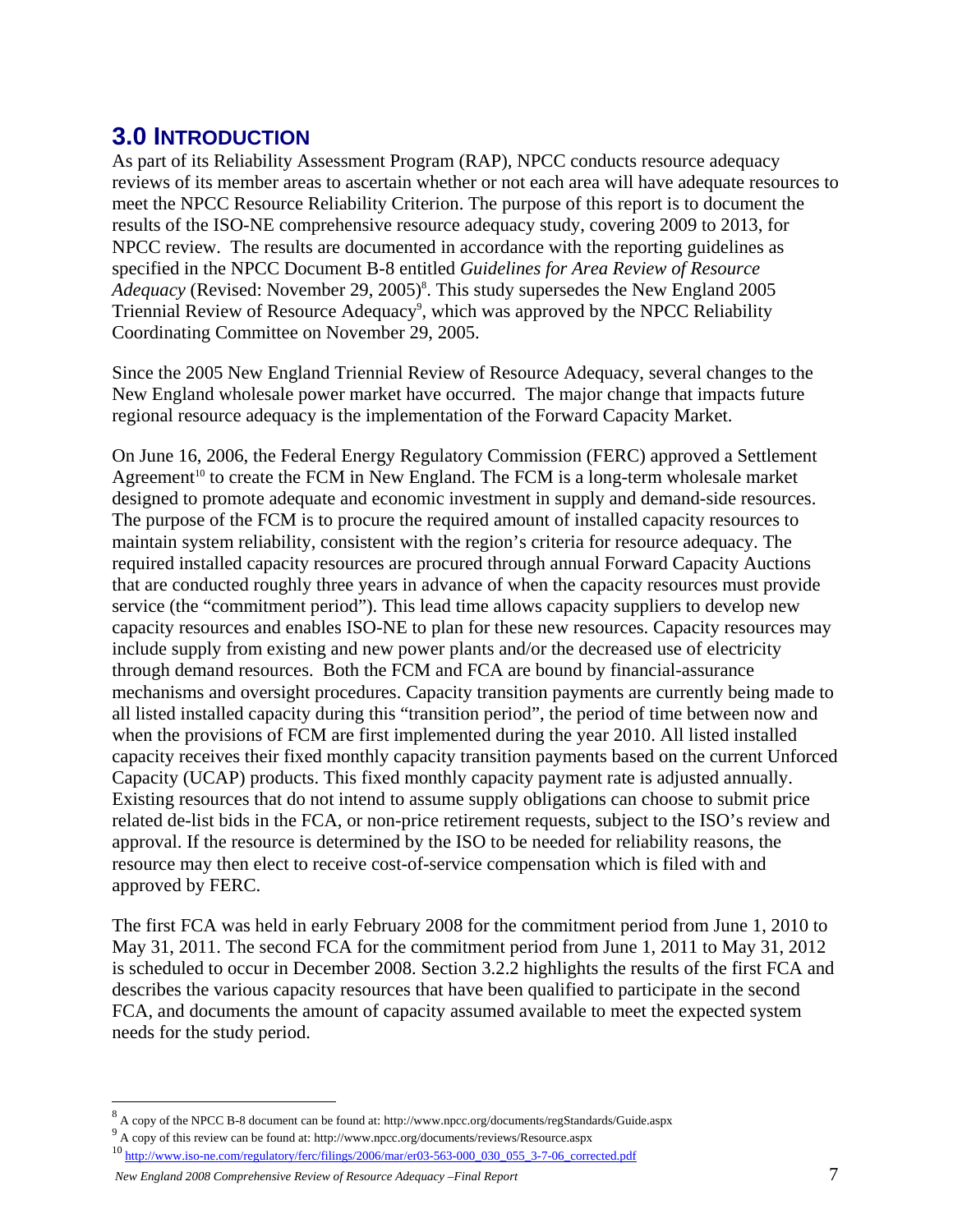The assumptions for resources, load and transmission used for this review are consistent with different aspects of New England's 2008 RSP, Forward Capacity Market, and the 2008 Forecast Report of Capacity, Energy, Loads and Transmission (CELT 200811).

#### 3.1. PREVIOUS COMPREHENSIVE REVIEW OF NEW ENGLAND'S RESOURCE **ADEQUACY**

The RCC approved the previous New England Triennial Review of Resource Adequacy in November 2005. The findings of that review showed that New England would meet the NPCC Resource Adequacy Criterion through 2009 and the region would need an additional 170 MW of resources starting in 2010.

## 3.2. COMPARISON OF CURRENT AND PREVIOUS REVIEWS

#### 3.2.1. LOAD FORECAST

Table 3 tabulates the annual (summer) peak load forecasts used in the 2005 and 2008 reviews. Figure 1 shows these values in graphical form.

The annual (summer) peaks are presented for both the reference load forecast and high load forecast scenarios. The reference load forecast is developed based on a "most likely" long-run economic and demographic forecast from Moody's Economy.com. The high load forecast is developed based on a high growth long-run economic and demographic forecast from Moody's Economy.com.

The peak loads shown in Table 3 have a 50% chance of being exceeded (50/50 peaks) and are expected to occur at a weighted New England-wide, average temperature of 90.4 ºF. While Table 3 shows the annual 50/50 peaks of the forecast, the inherent uncertainty of the forecast from weather variations is modeled within the LOLE calculation. The 50/50 peaks are tabulated in Table 3 for ease of reference and to facilitate comparisons.

In the 2005 review, the forecast was explicitly adjusted to reflect the forecasts of reduced energy use resulting from existing and new energy efficiency/conservation programs. However, under the new Forward Capacity Market, these energy efficiency/conservation programs are treated as traditional supply-side resources. As such, these programs are modeled as part of the resource base used to satisfy the resource adequacy criterion and the 2008 forecast, shown in Table 3, has not been adjusted to account for these demand-side resources. To allow for a meaningful comparison of the two peak load forecasts, the energy efficiency/conservation values are removed from the 2008 forecast (167 MW in 2009 and 617 MW in 2010 through 2013) as shown in Table 4.

<sup>11</sup> http://www.iso-ne.com/trans/celt/report/2008/2008\_celt\_report\_final.pdf

*New England 2008 Comprehensive Review of Resource Adequacy –Final Report* 8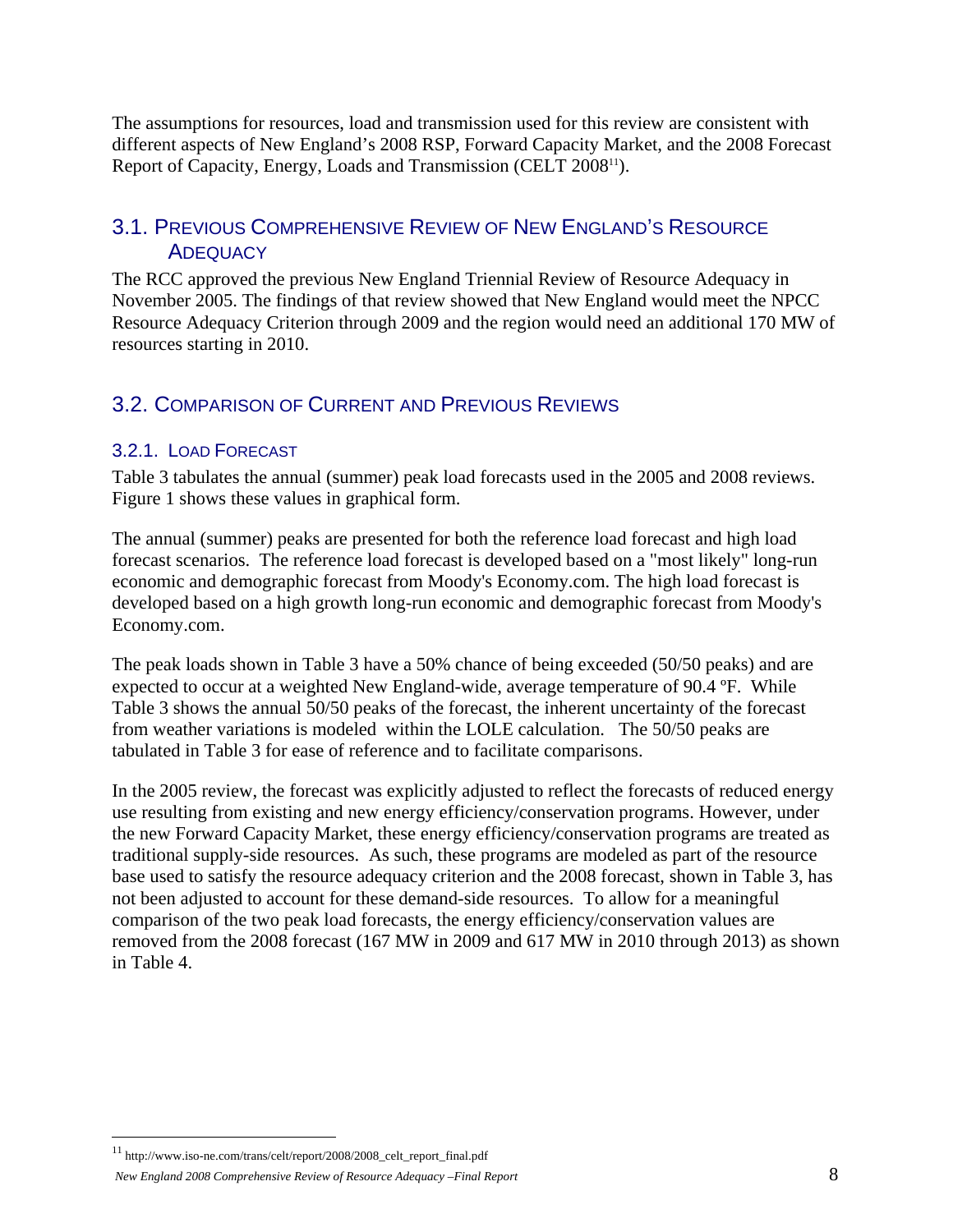|        | <b>Annual Peak (MW)</b>        |             |             |                           |  |
|--------|--------------------------------|-------------|-------------|---------------------------|--|
|        | <b>Reference Load Forecast</b> |             |             | <b>High Load Forecast</b> |  |
| Period | 2008 Review                    | 2005 Review | 2008 Review | 2005 Review               |  |
| 2009   | 28,480                         | 28,145      | 28,585      | 29,220                    |  |
| 2010   | 28,955                         | 28,565      | 29,260      | 29,920                    |  |
| 2011   | 29.405                         | N/A         | 29,925      | N/A                       |  |
| 2012   | 29,820                         | N/A         | 30,565      | N/A                       |  |
| 2013   | 30,190                         | N/A         | 31,155      | N/A                       |  |

#### **Table 3 Comparison of Annual Peak Load Forecasts**





#### **Table 4 Comparison of Annual Peak Load Forecasts (Adjusted for Energy Efficiency/Conservation Programs in 2008 Forecasts)**

|        | <b>Annual Peak (MW)</b>        |             |             |                           |  |
|--------|--------------------------------|-------------|-------------|---------------------------|--|
|        | <b>Reference Load Forecast</b> |             |             | <b>High Load Forecast</b> |  |
| Period | 2008 Review                    | 2005 Review | 2008 Review | 2005 Review               |  |
| 2009   | 28,313                         | 28,145      | 28,418      | 29,220                    |  |
| 2010   | 28,338                         | 28,565      | 28,643      | 29,920                    |  |
| 2011   | 28,788                         | N/A         | 29,308      | N/A                       |  |
| 2012   | 29,203                         | N/A         | 29,948      | N/A                       |  |
| 2013   | 29,573                         | N/A         | 30,538      | N/A                       |  |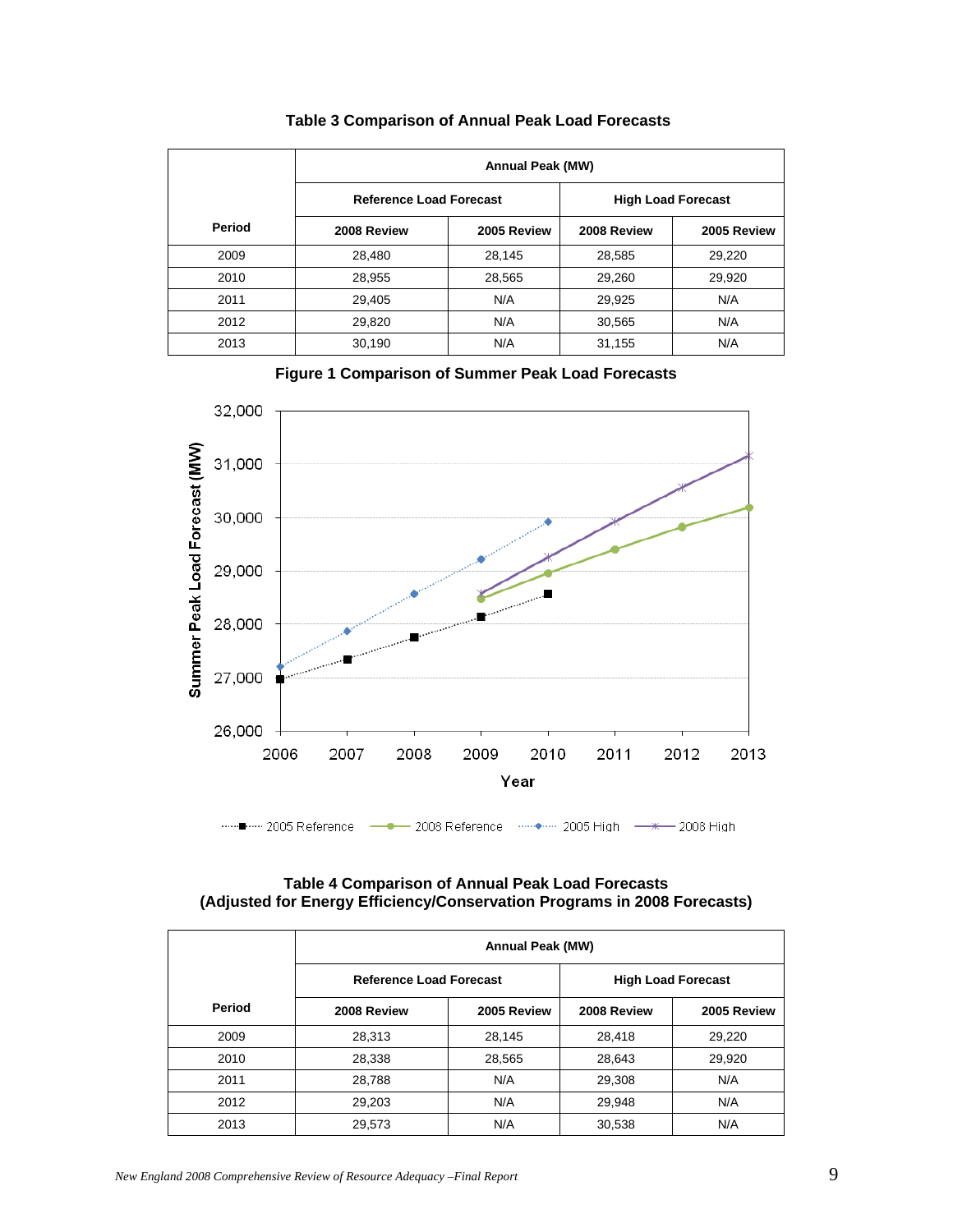As shown in Table 4, the results of the reference load forecasts for 2009 and 2010 are very close (within 230 MW). The projected Compound Annual Growth Rate (CAGR) of the 2005 Reference Load Forecast was 1.4% from 2006 to 2010. The projected CAGR of the 2008 reference load forecast from 2009 to 2013 is approximately 1.01%, after adjusting for the projected energy efficiency/conservation programs. The lower projected growth in demand of the 2008 forecast reflects a slower regional economic growth, higher projected electricity price assumptions, and higher penetration of energy efficiency and conservation programs, as compared to the 2005 forecast.

#### 3.2.2. RESOURCES

Since the required assessment period for this review, 2009 to 2013, spans different phases of New England's FCA, for each phase, this review has developed different assumptions for the supply and demand resources that may be available to serve electricity demand, to reflect the most likely outcomes of the capacity market.

For 2009, the last year of the transition period of the FCM where all qualified resources receive monthly capacity payment based on a fixed payment rate, this review includes all the existing resources and 530 MW of planned resources that are under construction and expected to be online by June 2009. Since the 2005 Review, about 240 MW of generating resources have been added to the New England system, and the amount of the demand-side resources has also significantly increased from the 2005 value of 300 MW to today's value of 1,800 MW.

The first FCA for 2010 was conducted in February 2008. The auction concluded after eight rounds of bidding when the lower bound of the capacity clearing price collar (\$4.50/kW-month), as defined by the market rules, was reached rather than when supply was equal to the demand in the auction. As a result, a total of 34,033 MW of resources were cleared in the auction with a supply obligation for operation by 2010. This is 1,728 MW above the 32,305 MW of the net Installed Capacity Requirement<sup>12</sup> for 2010/11. It is worth noting that not all of the MWs that cleared in the auction in excess of the Installed Capacity Requirement may be available to the New England system, since in accordance with the market rule, the resources that have cleared in the FCA will have the opportunity to prorate their MWs down to the 32,305 MW requirement level, subject to the ISO's reliability review. The results of the proration process will not be available until late 2008. Therefore, all the resources that have cleared the auction to assume a supply obligation in 2010 are modeled in this review.

The second FCA, for the commitment period of 2011, will be held in December 2008. A total of 34,75613 MW of existing resources (31,467 MW of generating resources, 2,384 MW of demand resources, 1,005 MW of external imports and 100 MW of exports ), and a total of 7,117 MW of new resources (3,399 MW from generating resources, 1,105 MW from demand resources, and 2,613 MW from external imports) have been qualified to participate in the second FCA. In this review, for the study period of 2011 and beyond, only the existing qualified resources are assumed for the LOLE calculation.

 *New England 2008 Comprehensive Review of Resource Adequacy –Final Report* 

 $12$  Net Installed Capacity Requirement is the amount of capacity resources that are needed to meet the 0.1 days/year LOLE resource planning

reliability criterion.<br><sup>13</sup> This includes the new resources that cleared in the 2010/11 FCA. These new resources are classified as existing resources for the 2011/12 FCA in accordance to the Market Rule 1.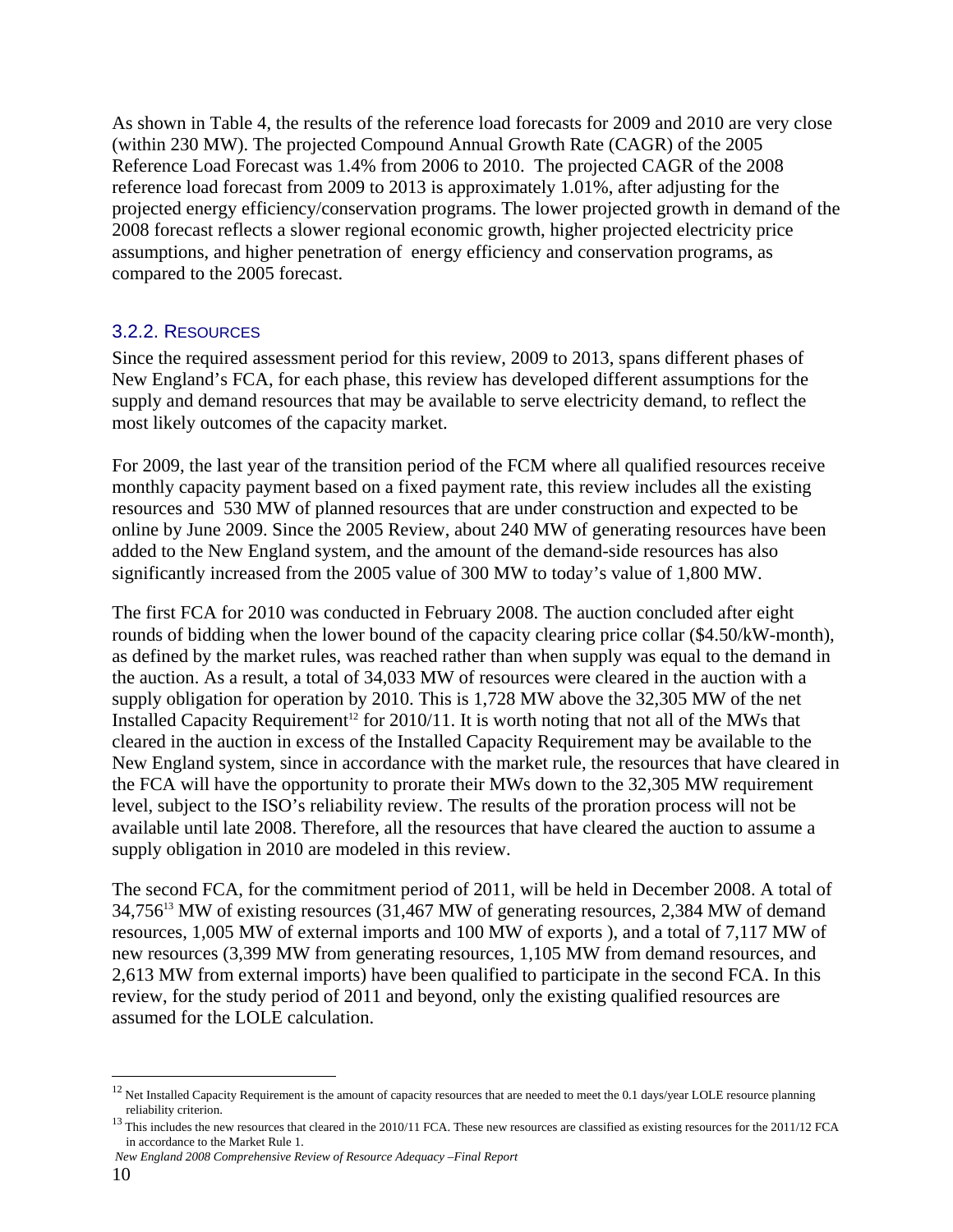Table 5 and Figure 2 compare the MW values of resources assumed for the 2005 and 2008 reviews.

The NPCC resource adequacy planning criterion allows the use of load and capacity relief from the implementation of emergency operating procedures to meet system capacity needs. Specifically, the tie benefits assumed available from the interconnections and load relief from implementing voltage reductions are used in meeting the 0.1 days/year LOLE but are not reflected in Table 5 and Figure 2. In the 2005 review, tie benefits were assumed to be 2,000 MW and load relief from implementing a 5% voltage reduction was assumed to be a 1.5% reduction from the peak loads. In the 2008 review, the tie benefit assumptions range from 1,800 MW to 2,000 MW and load relief from implementing a 5% voltage reduction is assumed to result in a 2.07% reduction in the peak loads. The 2008 review assumptions are based on recent study results.

| Period      | <b>Resource Category</b>                | 2008 Review         | 2005 Review |
|-------------|-----------------------------------------|---------------------|-------------|
|             | <b>Generating Resources</b>             | $31,402^{14}$       | 30,940      |
| 2009        | <b>Demand Resources</b>                 | 1,820               | 300         |
|             | Net Purchase and Sale                   | 58                  | 453         |
|             | <b>Subtotal</b>                         | 33,280              | 31,693      |
|             | <b>Generating Resources</b>             | 30,865              | 30,940      |
| 2010        | $2,234^{15}$<br><b>Demand Resources</b> |                     | 300         |
|             | Net Purchase and Sale                   | 934                 | 453         |
|             | <b>Subtotal</b>                         | $34,033^{16}$       | 31,693      |
|             | <b>Generating Resources</b>             | 31,467              | N/A         |
| 2011 - 2013 | <b>Demand Resources</b>                 | 2,384 <sup>17</sup> | N/A         |
|             | Net Purchase and Sale                   | 905                 | N/A         |
|             | <b>Subtotal</b>                         | 34,756              | N/A         |

**Table 5 Comparison of 2008 vs 2005 Resources Assumptions (MW)** 

 $^{14}$  Based on the 2008 CELT report, including planned additions.

<sup>&</sup>lt;sup>15</sup> This value includes all the cleared real-time emergency generation over the 600 MW cap. It also reflects the 8% transmission and distribution (T&D) loss gross-up, but does not include the reserve margin gross-up.

<sup>&</sup>lt;sup>16</sup> The 34,033 MW here is slightly different from the 34,077 MW the ISO filed with FERC for resources that cleared in the 2010/11 FCA. The 34,077 MW also includes reserve margin gross-up for demand resources, and the rea

 $17$  This value includes the 8% transmission and distribution loss gross-up, but does not include the reserve margin gross-up.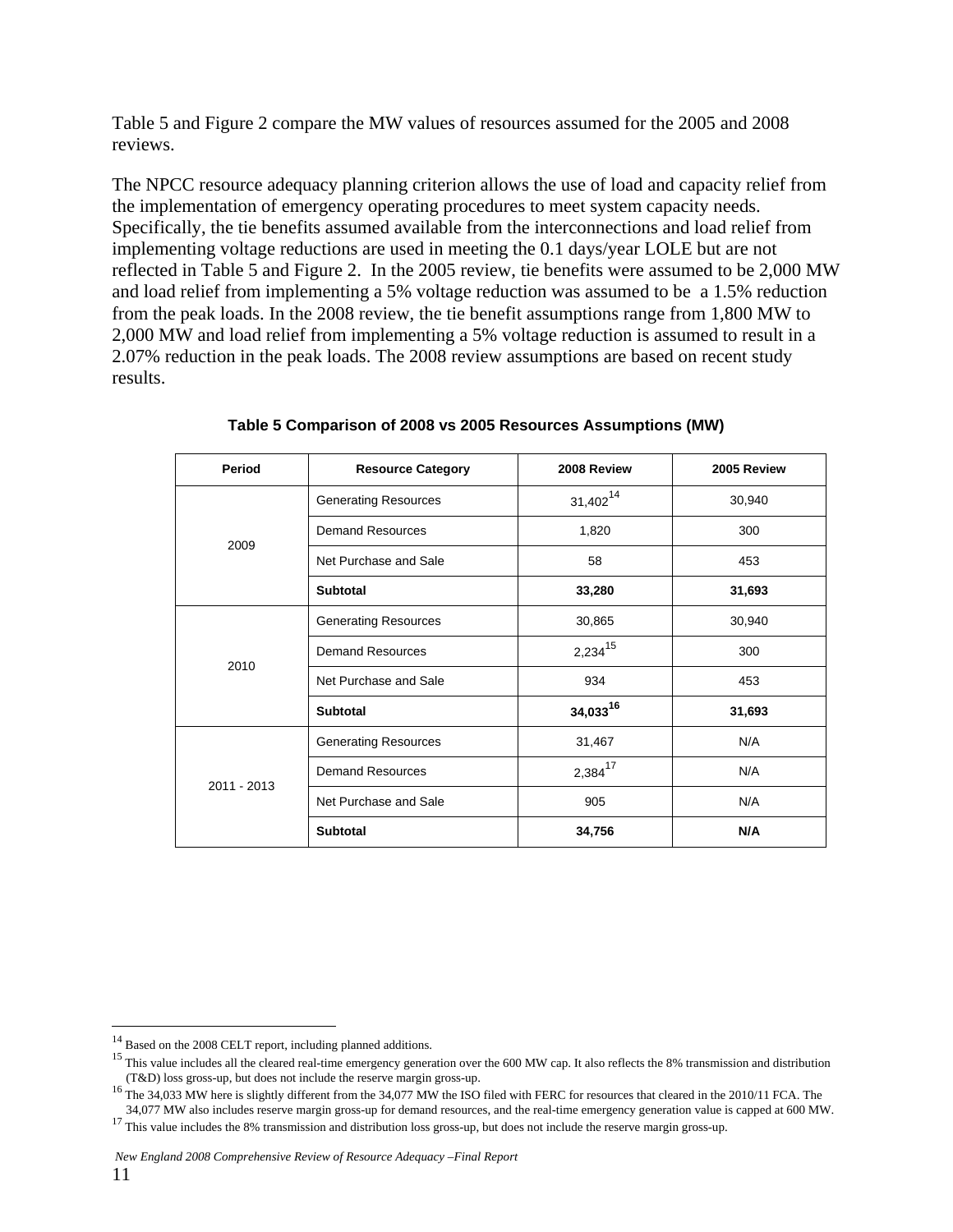

**Figure 2 Comparison of 2008 vs 2005 Resource Assumptions**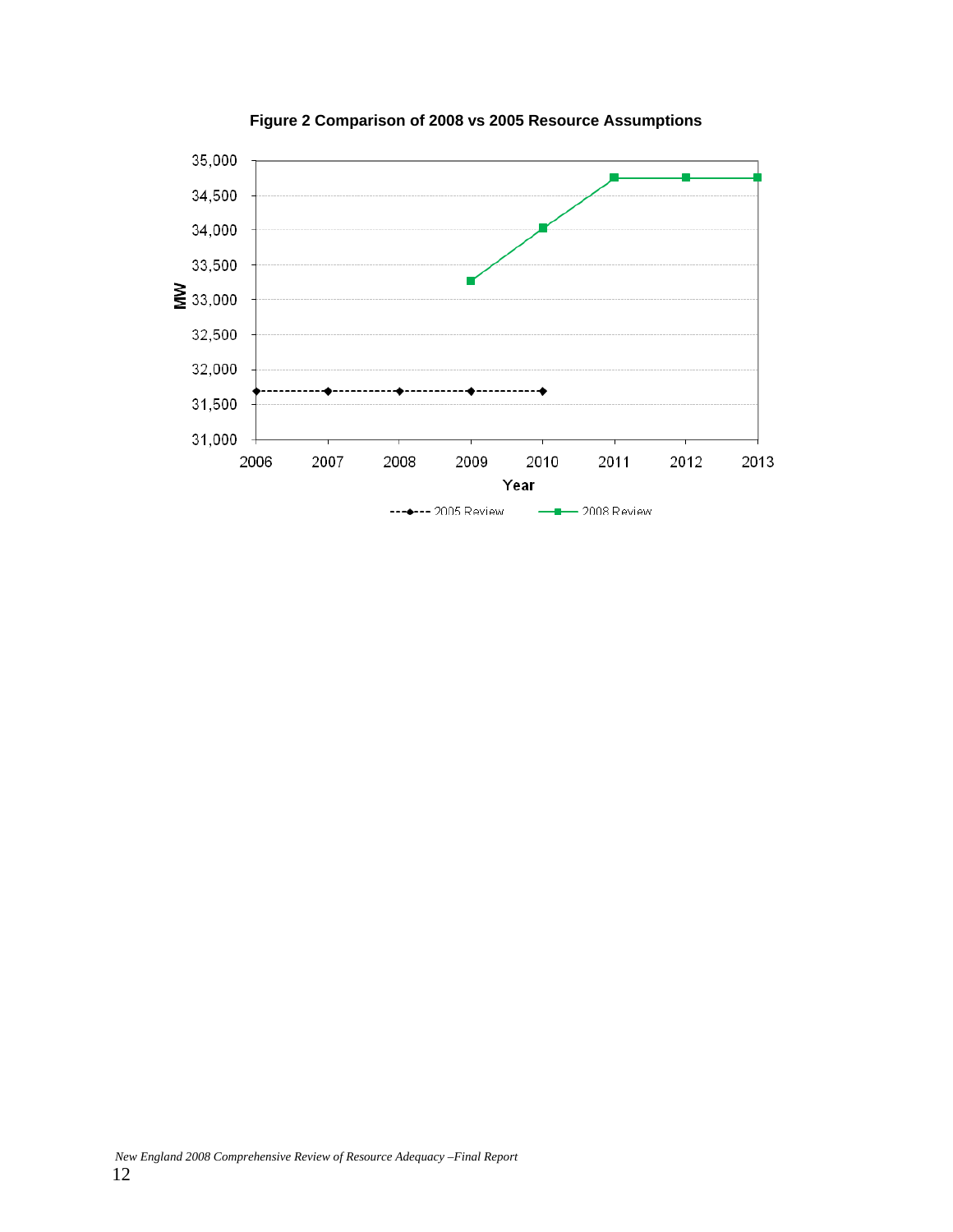# **4.0 RESOURCE ADEQUACY CRITERION**

### 4.1. STATEMENT OF NEW ENGLAND RESOURCE ADEQUACY CRITERION

The New England Resource Adequacy Criterion<sup>18</sup> complies with the NPCC criterion and reads:

*"Resources will be planned and installed in such a manner that, after due allowance for the factors enumerated below, the probability of disconnecting noninterruptible customers due to resource deficiency, on the average, will be no more than once in ten years. Compliance with this criteria shall be evaluated probabilistically, such that the loss of load expectation [LOLE] of disconnecting noninterruptible customers due to resource deficiencies shall be, on average, no more than 0.1 day per year.* 

- *a. The possibility that load forecasts may be exceeded as a result of weather variations.*
- *b. Immature and mature equivalent forced outage rates appropriate for generating units of various sizes and types, recognizing partial and full outages.*
- *c. Due allowance for scheduled outages and deratings.*
- *d. Seasonal adjustment of resource capability.*
- *e. Proper maintenance requirements.*
- *f. Available operating procedures.*
- *g. The reliability benefits of interconnections with systems that are not Governance Participants.*
- *h. Such other factors as may from time-to-time be appropriate."*

## 4.2. APPLICATION OF NEW ENGLAND RESOURCE ADEQUACY CRITERION

The New England Resource Adequacy Criterion is used to determine the amount of resources needed to reliably satisfy system demand. In calculating the amount of resources needed, New England also takes into account the tie benefits that are assumed available from the neighboring systems. The Hydro-Québec, New York and New Brunswick interconnections have been modeled within this reliability review.

To properly capture the intended operation of the system, the emergency operating procedures that are implemented during periods of capacity deficiencies are also modeled in the form of the amount of load relief that is assumed obtainable. It is assumed that the system operators will always maintain at least some minimum level of operating reserve to ensure control over transmission loadings and maintain a minimum reliability level.

 Table 6 documents the actions of ISO New England Operating Procedure No 4 (OP 4) – *Action During A Capacity Deficiency*19. In actual practice, these actions may be implemented in a

<sup>18</sup> http://www.iso-ne.com/rules\_proceds/isone\_plan/index.html, PP03.

*New England 2008 Comprehensive Review of Resource Adequacy –Final Report*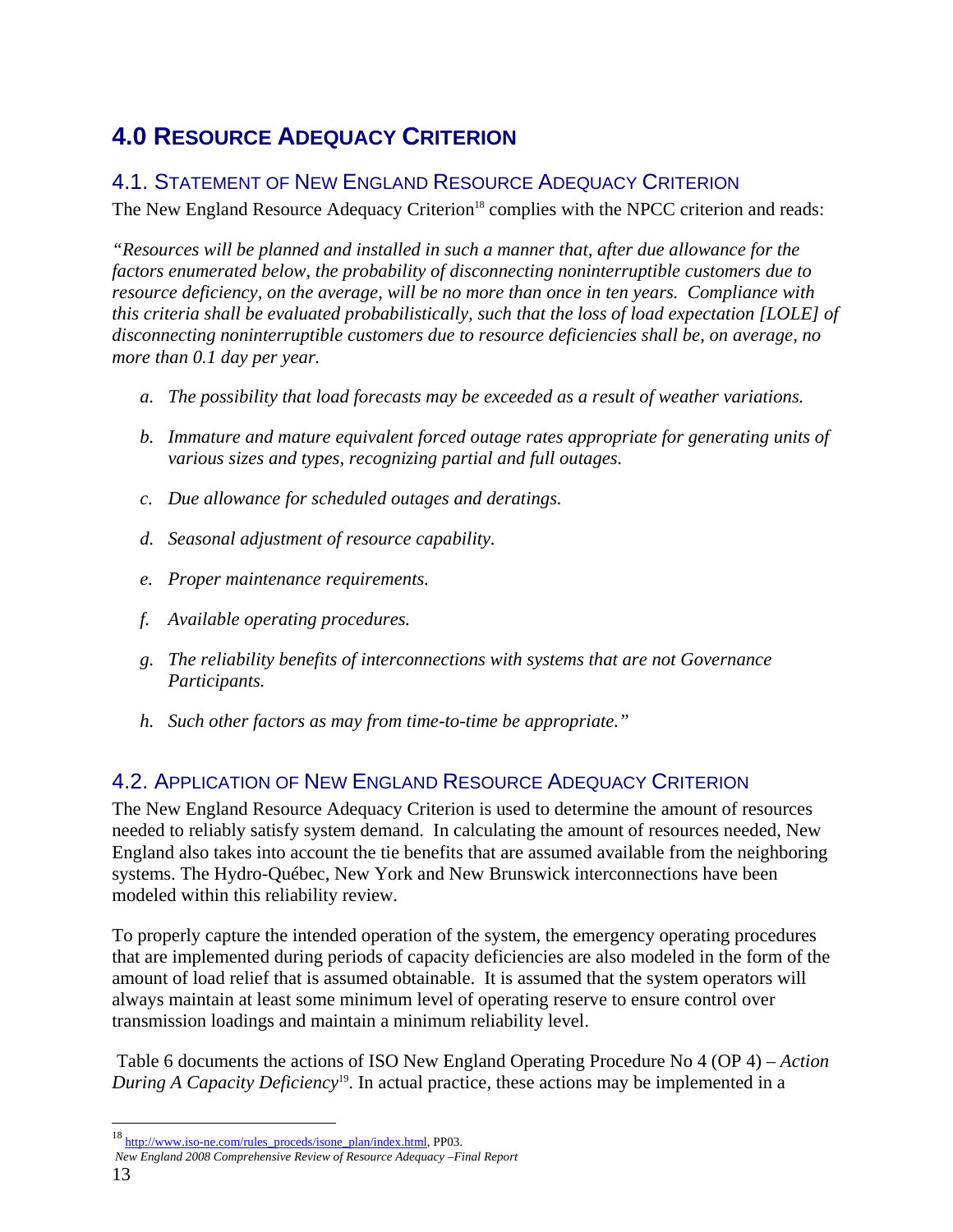different order to reflect the current situation and the magnitude of the expected deficiency experienced at the time. Actions 1 to 13 were modeled in this review. OP 4 Actions 14 to 16 were not modeled as load relief in this reliability assessment and are therefore listed as contingency resources. The amount of capacity assistance obtainable through OP 4 Action 11 is modeled as tie reliability benefits and the assumed benefits are shown in Appendix A.1.3.

Prior to the FCM implementation on June 1, 2010, demand resources are a part of OP 4 actions. Under the FCM, demand resources will become dispatchable resources and will be implemented prior to declaration of OP 4. The only demand resource that will remain callable only under OP 4 conditions are the emergency generators.

## 4.3. STATEMENT OF REQUIRED RESOURCES

New England does not have a required reserve margin criterion. Required resources are planned based on meeting the NPCC LOLE reliability criterion of no more than one day in ten years disconnection of non-interruptible customers.

Interconnection benefits from the neighboring systems of New York, Hydro Quebec, and Maritimes are modeled in this review. The value of such interconnections in terms of MWs is tabulated in Table 13 of Appendix A.1.3

### 4.4. COMPARISON OF NEW ENGLAND AND NPCC RESOURCE RELIABILITY **CRITERION**

New England's Resource Adequacy Criterion as defined in Section 4.1 complies with the Resource Adequacy Criterion established by the NPCC.

#### 4.5. RESOURCE ADEQUACY STUDIES CONDUCTED SINCE THE 2005 TRIENNIAL REVIEW

Each year, ISO New England prepares a comprehensive 10-year Regional System Plan to evaluate the system needs and the solutions and process required to ensure the reliable performance of the New England bulk power system. The 2008 plan presents the results and findings of the recent analysis on loads, resources, and transmission of New England's bulk power system through 2017.

<sup>&</sup>lt;sup>19</sup> OP 4 is activated whenever the system is short of resources to meet expected load plus operating reserve requirement. For details of OP 4, please visit: http://www.iso-ne.com/rules\_proceds/operating/isone/op4/index.html

*New England 2008 Comprehensive Review of Resource Adequacy –Final Report*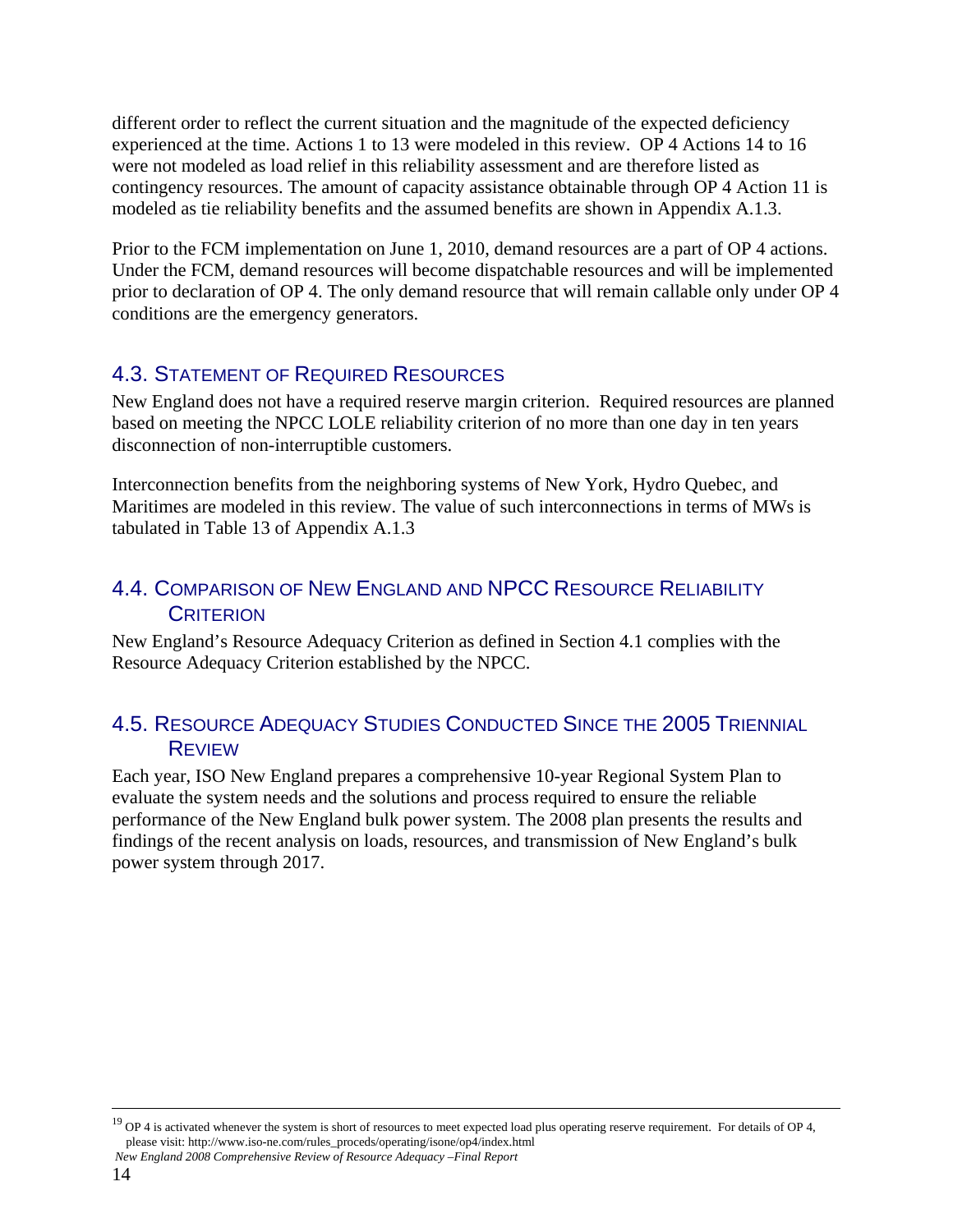#### **Table 6 Estimates of Additional Generation and Load Relief From System Wide Implementation of Actions in ISO New England Operating Procedure No. 4 - Action During a Capacity Deficiency Based on a 28,048MW System Load<sup>20</sup>**

| Action #           | <b>Description</b>                                                                                                                                          | <b>MW</b>                                                                                                 |
|--------------------|-------------------------------------------------------------------------------------------------------------------------------------------------------------|-----------------------------------------------------------------------------------------------------------|
| $\mathbf 1$        | Implement Power Caution and advise generators to prepare to provide any additional operable<br>capacity available under emergency conditions.               | $\Omega$                                                                                                  |
| 2                  | Order on generation <5 MW, opting for OP 4 triggered dispatch per OP 14. Request "Settlement<br>Only" units under 5 MW to come on line via Special Notices. | $47^{21}$                                                                                                 |
| 3                  | Interrupt Real-Time Demand Response, 2 hour or less notification - Block A                                                                                  | 121.2                                                                                                     |
|                    | Interrupt Real-Time Profiled Response Resources                                                                                                             | 16.9                                                                                                      |
| 4                  | Interrupt Real-Time Demand Response, 2 hour or less notification - Block B                                                                                  | $\Omega$                                                                                                  |
| 5                  | Interrupt Real-Time Demand Response, 2 hour or less notification - Block C                                                                                  | $\mathbf 0$                                                                                               |
| 6                  | Begin to allow depletion of 30-minute reserve                                                                                                               | About 600 MW, depending on<br>NE's 2 <sup>nd</sup> largest contingency                                    |
| $\overline{7}$     | Interrupt Real-Time Demand Response, 2 hour or less notification - Block D                                                                                  | $\Omega$                                                                                                  |
| 8                  | Interrupt Real-Time Demand Response, 2 hour or less notification - Block E                                                                                  | $\Omega$                                                                                                  |
| 9                  | Voluntary Load Curtailment of New England Participants' Facilities. Implement Power Watch.                                                                  | 40                                                                                                        |
|                    | Interrupt Real-Time Demand Response - 30 minutes or less notification, not requiring voltage<br>reduction to be implemented                                 | 498.4                                                                                                     |
|                    | Implement Power Watch                                                                                                                                       | $\mathbf 0$                                                                                               |
| 10                 | Transmission Customer Generation Contractually Available to Market Participants During a<br>Capacity Deficiency.                                            | 5                                                                                                         |
| 11                 | Schedule Market Participant-submitted EETs                                                                                                                  | Variable (could be between 0<br>and 1,000 MW)                                                             |
|                    | Arrange to purchase Control Area-to-Control Area emergency                                                                                                  |                                                                                                           |
| 12                 | Implementation of 5% Voltage Reduction (VR) requiring more than 10 minutes.                                                                                 | 292                                                                                                       |
|                    | Interrupt Real-Time Demand Response - 30 minute or less notification, requiring voltage<br>reduction to be implemented                                      | 949                                                                                                       |
|                    | In later actions of OP4 the New England ten-minute reserve may be allowed to diminish to<br>maintain an absolute minimum required level.                    | About 1,000 MW depending on<br>system conditions and<br>circumstances and on NE's<br>largest contingency. |
|                    | Alert NYISO that sharing of reserves with NPCC may be required                                                                                              |                                                                                                           |
| 13                 | Implementation of 5% VR requiring 10 minutes or less.                                                                                                       | 261                                                                                                       |
| 14                 | Transmission Customer Generation Not Contractually Available to Market Participants During a<br>Capacity Deficiency                                         | 5                                                                                                         |
|                    | Voluntary Load Curtailment by Large Industrial and Commercial Customers                                                                                     | $200^{22}$                                                                                                |
|                    | Total Action 14                                                                                                                                             | 200-205                                                                                                   |
| 15                 | Radio and TV Appeals for Voluntary Load Curtailment. Implement Power Warning                                                                                | 200                                                                                                       |
| 16                 | Request State Governors to Reinforce Appeals for Voluntary Load Curtailment and Declaration of<br>Power Warning                                             | 100                                                                                                       |
| <b>Grand Total</b> |                                                                                                                                                             | $4,432 - 5,442$                                                                                           |
|                    |                                                                                                                                                             |                                                                                                           |

<sup>&</sup>lt;sup>20</sup> MW values are shown in this table for illustration purposes. These will change according to system conditions and market rule modifications.<br><sup>21</sup> Based on Summer Ratings. Assumes 25% of total MWs of Settlement Only u

notice that can be given.

*New England 2008 Comprehensive Review of Resource Adequacy –Final Report*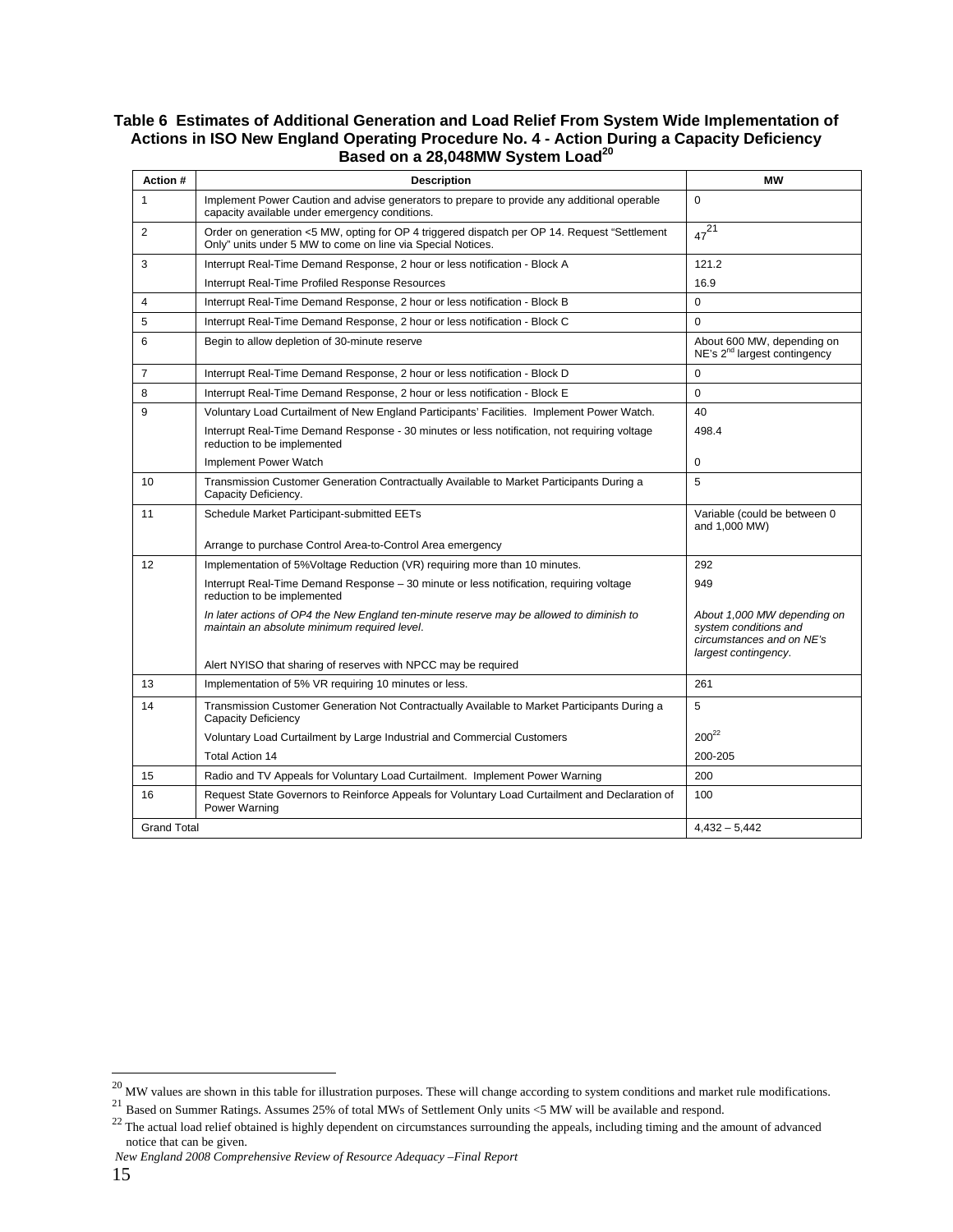# **5.0 RESOURCE ADEQUACY ASSESSMENT**

## 5.1. BASED ON REFERENCE LOAD FORECAST

Table 7 summarizes the LOLE results for the Reference Load forecast scenario and the resource assumptions detailed in Section 3.2. As shown, New England will meet the NPCC resource adequacy criterion of disconnecting firm load customers no more than 0.1 days/year during the study period.

The net Installed Capacity Requirement for 2009 is 31,427 MW and currently there are 33,280 MW of installed capacity to meet this requirement. The net Installed Capacity Requirement for 2010 is 32,305 MW, and a total of 34,033 MW of resources were cleared in the first FCA to assume a supply obligation for operation by 2010. Although the MWs that cleared in the auction in excess of the net Installed Capacity Requirement have the opportunity to prorate down to the 32,305 MW level, subject to the ISO's reliability review, these amounts of procured demand and supply-side capacity should ensure system reliability within New England in 2010.

The net Installed Capacity Requirement needed to meet the 0.1 days/year LOLE for the 2011 Capability Year is 32,528 MW. ISO New England has qualified 34,756 MW of existing resources to participate in the FCA for 2011, which is scheduled for December 2008. Based on the amount of resources qualified to participate in this second FCA, New England will have a more than adequate amount of resources to satisfy the resource adequacy criterion. In addition, a total of 7,119 MW of new resources (3,399 MW from generating resources, 1,105 MW from demand resources, and 2,613 MW from external imports), also have qualified to participate in the second FCA. ISO New England has not used these new resources for calculating the system LOLE. For the years beyond 2011, ISO New England has assumed that the qualified existing resources for 2011 will continue to be in-service to participate in the subsequent Forward Capacity Auctions. As shown, New England will have adequate resources to meet the reliability needs for 2012 and 2013.

| <b>LOLE Evaluation</b> |                                     |                                                       | <b>Forward Capacity Market Auction Outcomes</b> |                                                                 |                                                                      |
|------------------------|-------------------------------------|-------------------------------------------------------|-------------------------------------------------|-----------------------------------------------------------------|----------------------------------------------------------------------|
| Year                   | <b>Resources</b><br>Assumed<br>(MW) | <b>Reference Peak</b><br><b>Load Forecast</b><br>(MW) | <b>LOLE</b><br>(days/year)                      | <b>Net Installed Capacity</b><br>Requirement (MW) <sup>23</sup> | <b>Amount of Resources</b><br><b>Procured in the Auction</b><br>(MW) |
| 2009                   | 33,280                              | 28.480                                                | 0.036                                           | 31.613                                                          | N/A                                                                  |
| 2010                   | 34.033                              | 28.955                                                | 0.027                                           | 32.305                                                          | Between 32,305 and 34,033                                            |
| 2011                   | 34.756                              | 29.405                                                | 0.032                                           | 32.528                                                          | Auction to be conducted in<br>December 2008                          |
| 2012                   | 34.756                              | 29.820                                                | 0.045                                           | 33.209                                                          | Auction to be conducted in<br>October, 2009                          |
| 2013                   | 34,756                              | 30.190                                                | 0.060                                           | 33.702                                                          | Auction to be conducted in<br>August, 2010                           |

**Table 7 LOLE Results Based on Reference Load Forecast and the FCA Outcomes** 

<sup>&</sup>lt;sup>23</sup> Net Installed Capacity Requirement is the amount of installed capacity needed to meet the New England resource adequacy criterion of 0.1days per year LOLE. The values for 2010 and 2011 are the actual values filed with the FERC. The 2009, 2012 and 2013 values are representative values used for planning purposes.

*New England 2008 Comprehensive Review of Resource Adequacy –Final Report*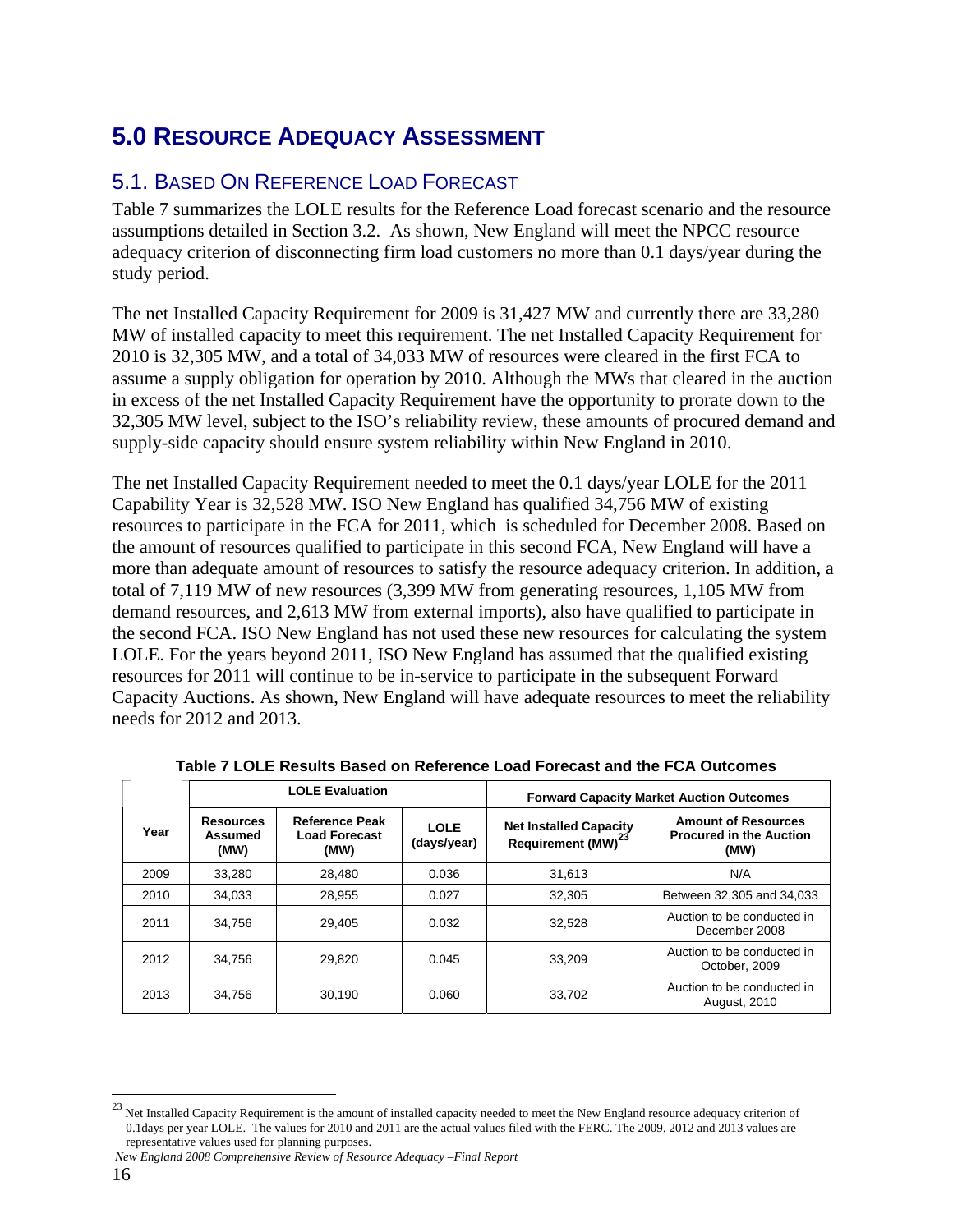## 5.2. BASED ON HIGH LOAD FORECAST

ISO-NE also has analyzed the system resource adequacy under a higher than expected load forecast, which would primarily occur due to higher economic growth. Table 8 shows the LOLE results based on the high load forecast, while using the same resource assumptions as for the reference load forecasts.

| Year | <b>Resources Assumed</b><br>(MW) | <b>High Load Peak</b><br>Forecast (MW) | LOLE (days/year) |
|------|----------------------------------|----------------------------------------|------------------|
| 2009 | 33,280                           | 28,585                                 | 0.039            |
| 2010 | 34,033                           | 29,260                                 | 0.037            |
| 2011 | 34.756                           | 29,925                                 | 0.049            |
| 2012 | 34,756                           | 30,565                                 | 0.080            |
| 2013 | 34,756                           | 31,155                                 | 0.123            |

**Table 8 LOLE Results Based on High Load Forecast** 

The results of the high load forecast, with the same resource assumptions, show that New England would meet the NPCC resource adequacy planning criterion through 2012 but would need approximate 300 MW of additional resources to meet that criterion in 2013. Accounting for the over 7,000 MW of new resources that have shown interest and have qualified to participate in the FCA for 2011, there is a total of 41,875 MW of potential resources available in New England in the near future to serve reliability needs, well above the MW amount required to meet the LOLE criterion for 2013 associated with the high load forecast.

## 5.3. MECHANISMS TO MITIGATE POTENTIAL RELIABILITY IMPACTS OF **UNCERTAINTY**

Under the FCM, the Installed Capacity Requirement is forecasted and purchased three years ahead of the commitment period, based on ISO New England's assumed system conditions three years into the future. The FCM design recognizes that system conditions can change and uncertainties exist in load forecasts, resource ratings and availability, as well as transmission topology. The FCM construct provides measures to mitigate the reliability impacts that might be caused by these potential uncertainties through a series of annual "reconfiguration auctions" conducted prior to each commitment period. These annual reconfiguration auctions will be held in each subsequent year after the FCA for each commitment period. For each such subsequent reconfiguration auction, the ISO will recalculate the Installed Capacity Requirement using the updated forecast of resources and loads. If the recalculated capacity needs are higher than the latest amount of resources purchased for the designated period, ISO New England will purchase additional resources to meet the revised needs in the reconfiguration auctions.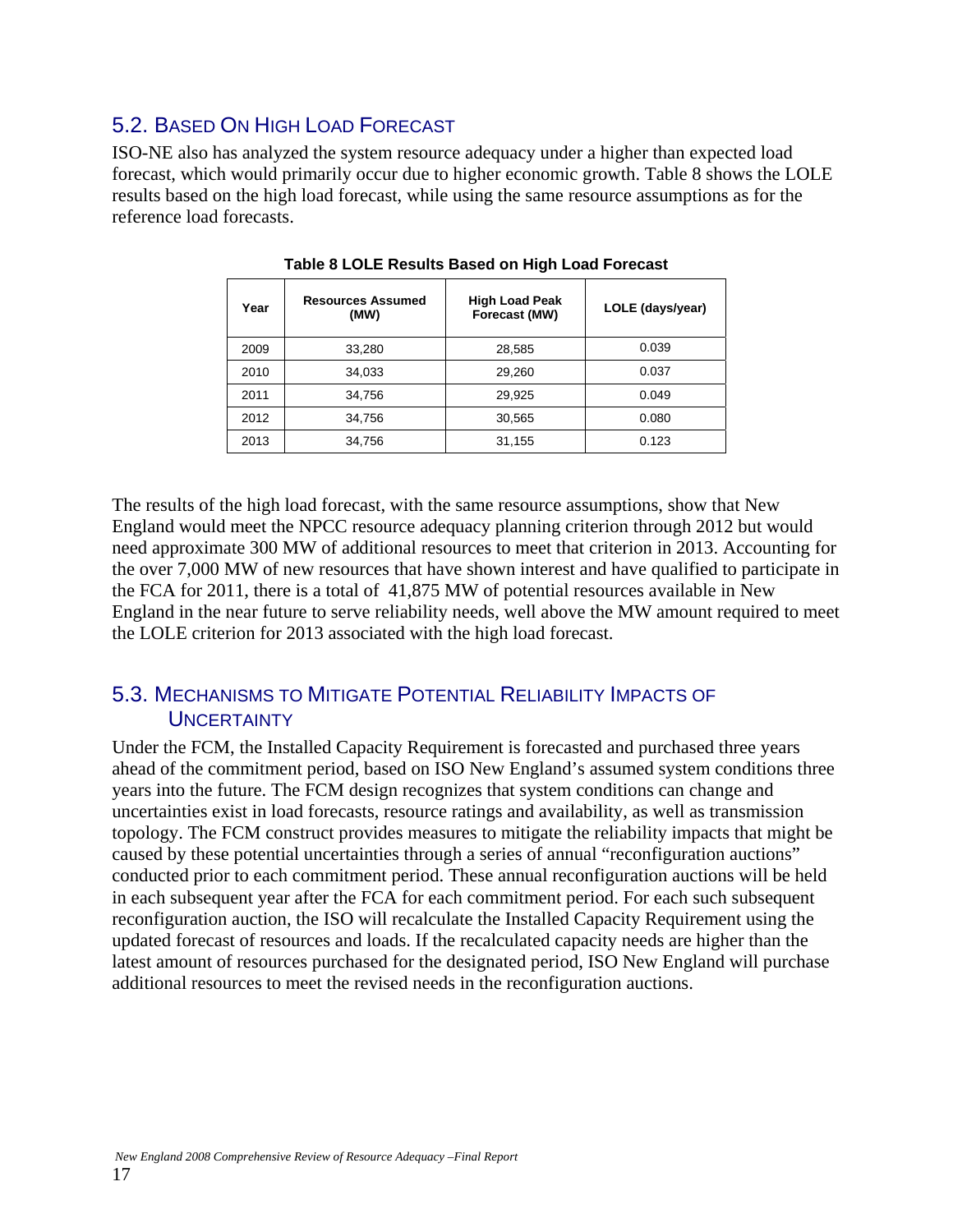# **6.0 PLANNED RESOURCE CAPACITY MIX**

**Figure 3 Generation Capacity Mix By Primary Fuel Type, 2009 Summer Rating (MW and %)** 



Total Generation MW = 31,402

Figure 3 depicts New England's generation capacity mix by fuel type<sup>24</sup>. This is expressed in terms of summer capacity ratings (MW and associated percentages) for 2009 based on the current CELT report data. Fossil-based generation continues to comprise almost 73% of the installed capacity within the region, with natural-gas-fired generation representing the largest amount of that fossil total, at 39% of total capacity (a total of 12,232 MW). Oil-fired generation is the second largest component at 7,476 MW, or approximately 24%. Nuclear generation accounts for 4,628 MW, or approximately 15%. Coal-fired generation accounts for 2,745 MW, or approximately 9%. Conventional hydro (1,636 MW) comprises approximately 5%. Pumpedstorage (1,689 MW) makes up over 5% of the total installed capacity. Other renewable resources, including landfill gas (LFG), other biomass gas, refuse (municipal solid waste), wood and wood-waste solids, wind, and tire-derived fuels, total approximately 997 MW and represent about 3% of the total installed capacity.

#### 6.1. DISCUSSION OF RELIABILITY IMPACTS FROM FUEL SUPPLY AND **TRANSPORTATION**

Fuel supply vulnerability is not a concern for any of the power plant fuels other than natural gas. Water availability for hydro generation has never been a concern because the New England region has seldom experienced extreme droughts, and because such resources make up a small percentage of the New England generation. Oil-fired plants, which represent only a small portion of the overall generation within New England, typically have multiple days of on-site fuel oil storage. There are no hydrological or fuel oil supply problems anticipated for New England during the study period.

Coal is primarily imported via ocean-going transport and is procured through a combination of spot-market, medium- and long-term contracts. Aside from weather-related shipping delays, coal

 $^{24}$  The 1,820 MW of demand resources are not reflected in the mix.

*New England 2008 Comprehensive Review of Resource Adequacy –Final Report*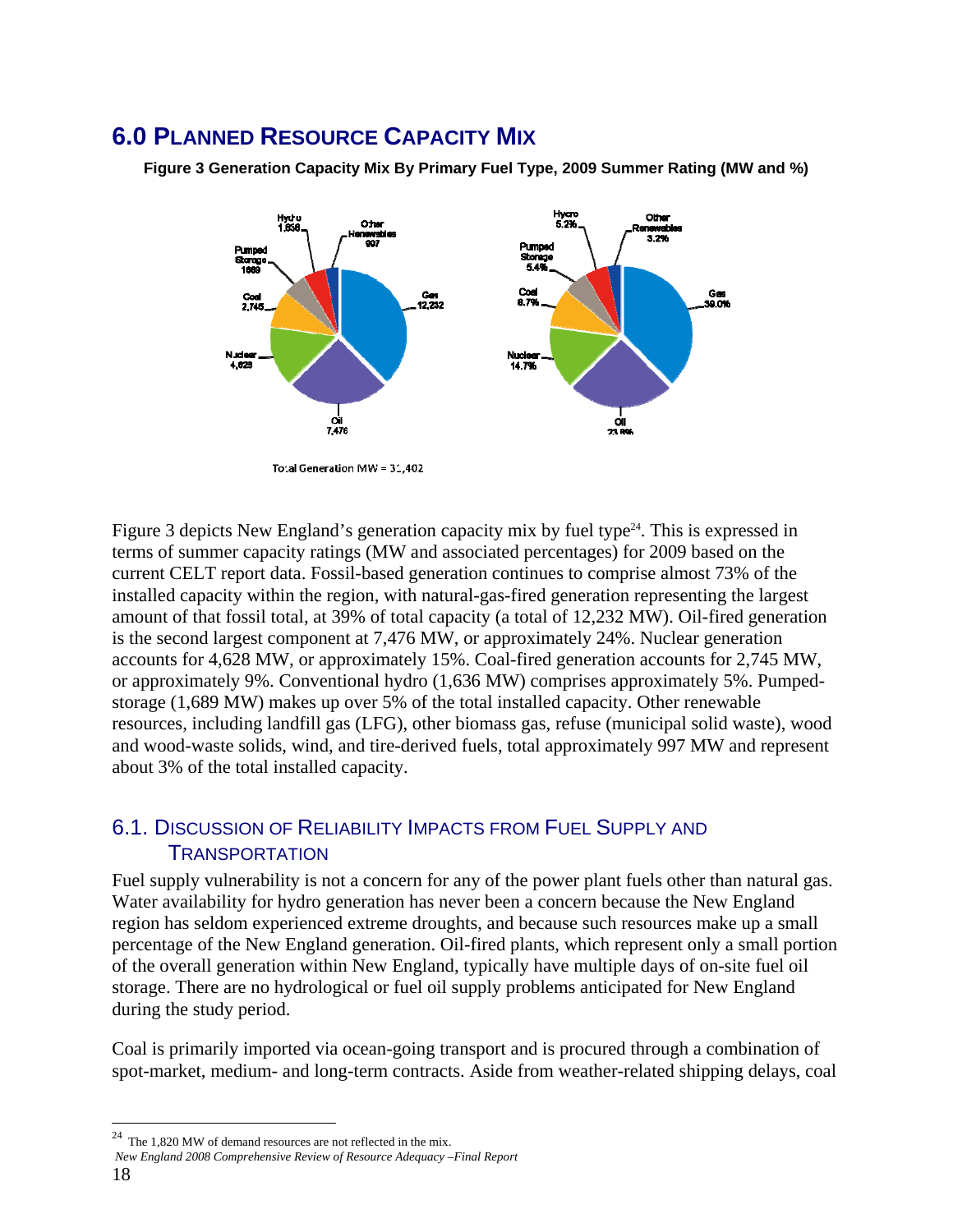can be readily stored and stockpiled within the region. There are no coal supply or delivery problems anticipated for New England during the study period.

During the winter, however, New England's natural gas-fired generators directly compete for both finite supply and transportation, with the regional core natural gas markets (i.e., for space heating needs). During winter peak load periods, the combined capacity of all regional natural gas pipelines may not be sufficient<sup>25</sup> to serve the coincident demands from both the gas and electricity sectors. To address possible natural gas shortages during extreme cold winter weather, ISO-NE has developed a "Cold Weather Operating Procedure<sup>26</sup>" that can be implemented to help mitigate the loss of operable generating capacity, through a series of steps that include: 1) closely monitoring the regional gas supply situation, 2) communicating routinely with regional gas control, and 3) advancement of some electric market bidding timelines. Through a series of recent enhancements, ISO-NE's markets, including FCM, the Energy Market, and the Forward Reserve Market (FRM), financially reward the operation of resources when they are needed the most by the system. These mechanisms should also provide incentives for the conversion of single-fuel, gas-only units to dual-fuel capability in addition to promoting the procurement of firm gas supply and transportation contracts. Assets owners will determine which business model to implement to capture the benefits of these financial incentives.

ISO-NE's Operating Procedure No. 21, Action During An Energy Emergency<sup>27</sup> (OP-21), establishes criteria and guides for actions in anticipation of and during "energy emergencies" as triggered by the ISO and as implemented by the ISO and the Local Control Centers. Energy emergencies may occur as a result of sustained national or regional shortages in power plant fuel availability ( i.e. deliverability, availability or embargo). Such shortages of power plant fuel may come in many forms, including, but not limited to: severe drought, interruption to availability or transportation of natural gas, liquefied natural gas (LNG), oil, or coal. In response to a projected energy emergency, the ISO will take necessary actions to commit, schedule, and dispatch the system in such a way as to preserve pre-inventoried fuel supply within the region, to minimize the loss of operable generating capability due to shortage of fuels.

In addition to these operating procedures and market incentives, the completed and proposed expansion projects on the regional natural gas supply and delivery infrastructure will also help to reduce the gas supply risks for New England. New LNG facilities offer the most promise for increased gas supply. A new land-based terminal, Canaport, in Saint John, New Brunswick, soon will allow new supplies of gas to flow south into New England markets. In addition, the Northeast Gateway Deepwater Port (an offshore terminal) vaporized its first cargo into the New England gas grid in May 2008. Several other regional LNG terminals have been proposed, but various permitting issues have delayed their construction.

#### 6.2. DISCUSSION OF POTENTIAL RELIABILITY IMPACTS DUE TO ENVIRONMENTAL **REGULATIONS**

New and stricter federal, regional, and state environmental regulations and related initiatives that are being implemented over the next five years could affect the operation and planning of fossilfueled electric generators throughout the Northeastern United States. In New England, the major

 $^{25}$  This was definitely true in the past, but just as recently as this year, the regional natural gas grid has experienced a multitude of expansion, from both supply side projects to bi-directional transportation expansion. This statement may not be accurate in the near future.<br><sup>26</sup> Reference Appendix H of Market Rule #1.

<sup>27</sup> http://www.iso-ne.com/rules\_proceds/operating/isone/op21/op21\_rto\_final.pdf

*New England 2008 Comprehensive Review of Resource Adequacy –Final Report*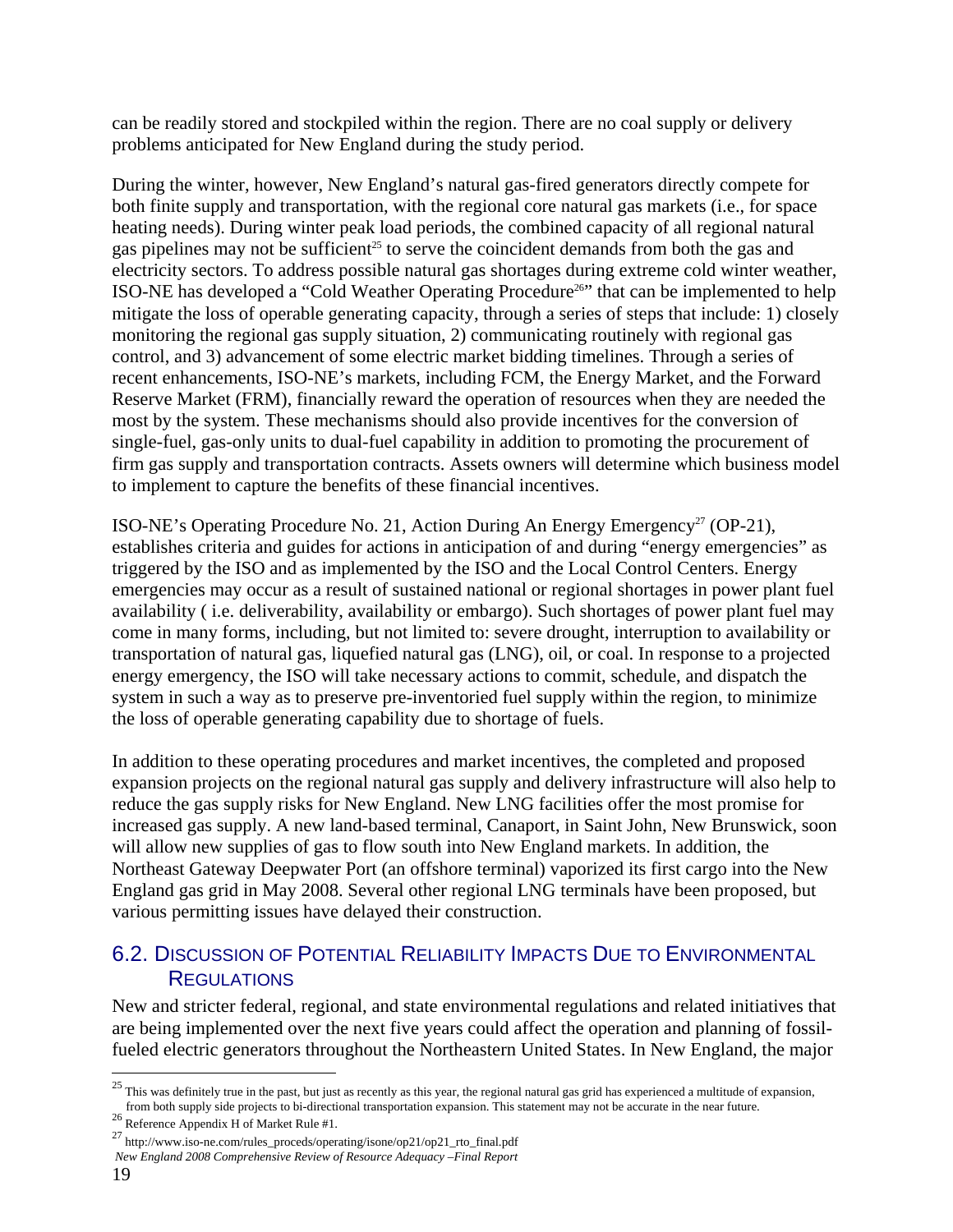regulations affecting power plants deal with meeting: 1) the Regional Greenhouse Gas Initiative (RGGI), 2) NOx regulations to meet the National Ambient Air Quality Standard (NAAQS) for ozone, 3) the periodic renewal of water permits for power plant cooling water intake and discharge flows, and 4) mercury regulations. These regulations are summarized in Table 9. These regulations could have secondary impacts on system reliability but it is anticipated that their principal impact on power generators and the system will be economic.

| Regulation/                | Description                              | Area/Units       | Date to be     | Comments                          |
|----------------------------|------------------------------------------|------------------|----------------|-----------------------------------|
| Initiative                 |                                          | Affected         | Implemented    |                                   |
| RGGI CO2 emissions Cap     | Voluntary 188.1 million ton CO2          | Ten states       | 2009           | First compliance period ends      |
|                            | cap on fossil plants 25 MW and           | including New    |                | 2011. Allows emission allowance   |
|                            | greater                                  | England          |                | trading                           |
| EPA Clean Air Interstate   | Sets lower NO <sub>x</sub> emissions cap | 28 states        | Was 2009       | CAIR vacated in July 2008 by      |
| Rule (CAIR)                | over broader region                      | including CT and |                | Court decision. May be reinstated |
|                            |                                          | MA               |                | or transformed into legislation   |
| High Electric Demand       | Lowers NO <sub>x</sub> emission rates on | CT               | 2013 and 2015  | NY and other Mid-Atlantic also    |
| Days (HEDD) NOx            | residual oil units in two steps          |                  |                | have HEDD regs                    |
| emissions                  |                                          |                  |                |                                   |
| Intake and discharge water | NPDES permits are renewed                | All plants       | When permit    | Current EPA backlog may allow     |
| permit renewals            | every 5 years. New performance           |                  | expires        | longer interval before renewal    |
|                            | standards will be cooling towers         |                  |                |                                   |
| Mercury emission           | EPA Clean Air Mercury Rule               | Coal plants in   | 2008 in CT and | CAMR vacated by Court decision    |
| reductions                 | (CAMR); State regulations                | CT, MA and NH    | MA; 2013 in NH | in February 2008                  |

**Table 9 Major Environmental Regulations and Initiatives Affecting New England Generators** 

Starting in 2009, RGGI will impose a cap on CO2 emissions from fossil units 25 MW and larger in all of New England and four other states. Ozone compliance over a broad eastern region of the U.S. is requiring tighter NOx caps and emission rates on some New England units. Also for ozone compliance, Connecticut is setting stricter NOx emission rates on residual oil units to meet voluntary High Electric Demand Day (HEDD) NOx reductions. In addition, a power plant's water intake and discharge permit<sup>28</sup> must be renewed every five years. To address power plant cooling water intake and discharge impacts on the aquatic environment, the Environmental Protection Agency (EPA) has implemented a new standard for power plant permit renewal based on utilizing cooling towers or their equivalent to protect the aquatic environment. As most regional power plants have once-through cooling, the renewal of these permits could require installation of cooling towers or some equivalent operating change or add-on controls. Finally, state regulations reducing mercury emissions from coal-fired power plants are in effect in three New England states.

The Renewable Portfolio Standards (RPS), which are established in five of the six New England states (except Vermont), and are intended to stimulate the development of new renewable resources to achieve a more diverse and "clean" generation portfolio, may also present impacts on the operation of power plants in the New England system. Several states also have other related requirements for the growth of renewable resources and energy efficiency outside the usual RPS structure. In its 2008 Regional System Plan, ISO-NE has conducted analysis to project the additional needs for renewable resources in the next 10 years based on these RPS requirements. ISO-NE also assessed whether current projects in the ISO's Generation Interconnection Queue would be sufficient to meet the RPS requirements taking into account

29 http://www.iso-ne.com/regulatory/ferc/filings/2008/oct/er09-5-000\_10-1-08\_dri\_.pdf

 $^{28}$  The permit is the National Pollution Discharge Elimination Permit (NPDES) and is renewed every five years.

*New England 2008 Comprehensive Review of Resource Adequacy –Final Report*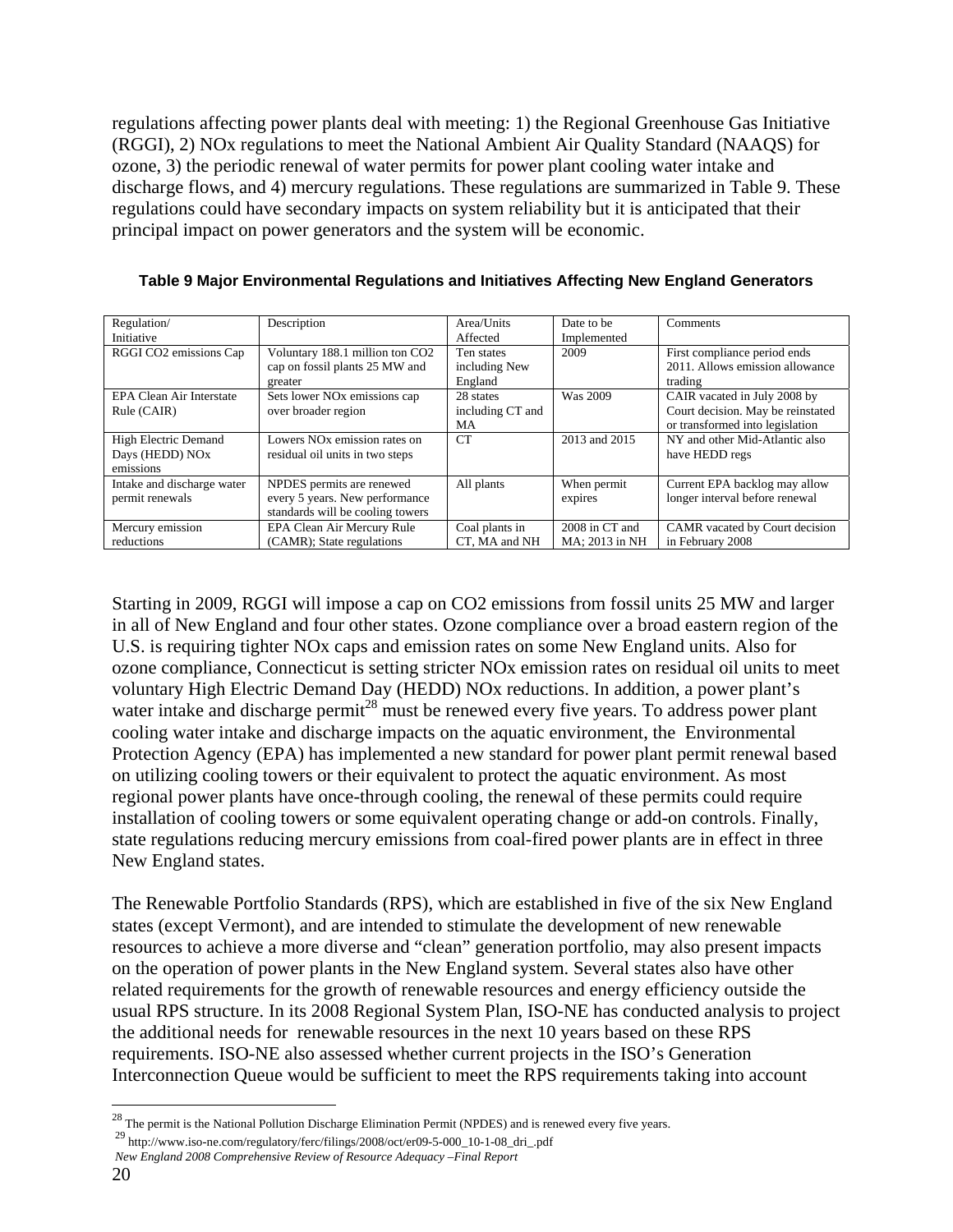contributions from other RPS compliance sources. As of March 15, 2008, there was a total of 43 renewable energy projects in the ISO Generator Interconnection Queue that could be eligible to meet an aggregate of the states' RPS requirements. The projects include small hydro, landfill gas, biomass, wind and fuel cells. If all projects in the queue were built, it is estimated that these projects would approximately meet the total 2016 need for the new renewable resources.

Compliance with these environmental regulations could affect system reliability if there is a need to:

- Limit the operation of specific generating units as a last compliance alternative to reducing emissions,
- Take extensive generator outages to add, retrofit, or upgrade environmental emission control equipment, or,
- Retire specific generating units that cannot economically comply with the environmental regulations.

In its 2008 Regional System Plan, ISO-NE has conducted economic analysis to evaluate the emission output under a series of scenarios for the next 10 years. The results indicated that with the use of offsets that could be obtained in the offset market, the emission compliance will be achievable for the next five years under all scenarios.

ISO-NE believes the major effect of these and other regulations will be mostly economic with the addition of emission controls at affected power plants. These controls will likely translate into higher wholesale market electric energy prices.

ISO-NE already has operating and planning procedures in place to minimize any adverse reliability effects on system operations. In addition, ISO-NE is monitoring the promulgation of environmental regulations through its annual Region System Plan to identify potential resource adequacy effects on the bulk power system.

In summary, new environmental regulations will likely have an economic impact on the New England generators and therefore increase the wholesale market price. Any possible reliability threat seems unlikely over the next five years, and ISO's planning and operating procedures will help anticipate and mitigate any potential threat.

#### 6.3. DISCUSSION OF POTENTIAL RELIABILITY IMPACTS FROM INTEGRATION OF RENEWABLE AND DEMAND RESOURCES

The ISO anticipates that approximately 80 MW of larger-scale commercial wind farms will be operational by the end of 2008 and dispatched by ISO operators. At the current levels of inservice wind facilities (about 11 MW in nameplate rating), and the expected installation of a few hundred megawatts of nameplate capacity from future facilities over the next five years, ISO-NE does not anticipate any major reliability impacts from the integration of these wind resources into system operations.

Larger amounts of demand resources have emerged from the FCM auction process. A total of 2,234 MW of demand resources cleared in the first FCA for the delivery year 2010/11, of which, about 700 MW represents passive demand-response resources, and the remainder, about 69%, represents active demand-response resources. When all the resources that have cleared in the first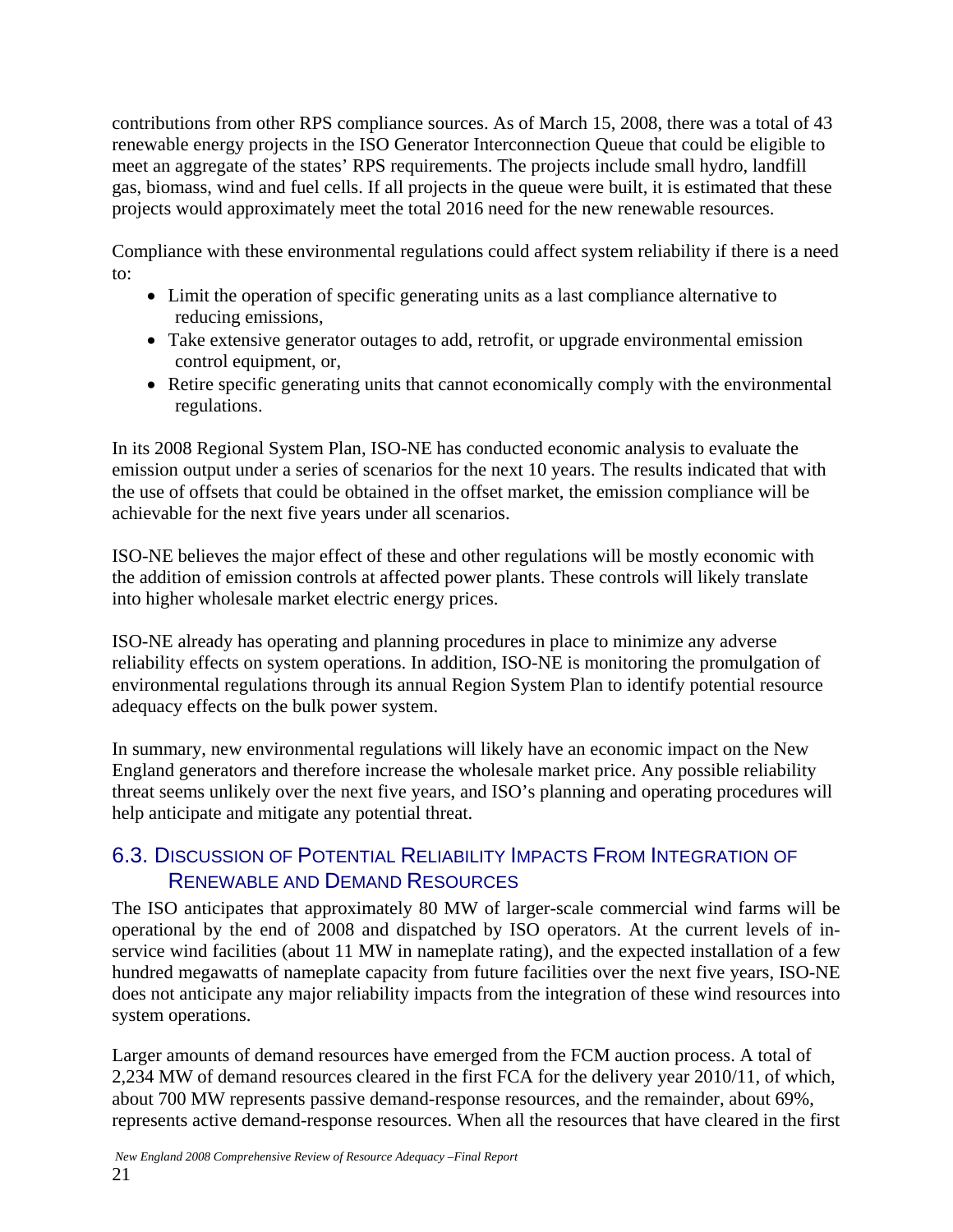FCA are added to all the demand resources that have submitted qualification packages to participate in the second FCA and that could clear in the upcoming auction for the 2011/12 delivery year, over 3,500 MW of demand resources could be available to meet New England resource needs. This amount represents almost 11% of the total installed capacity resources in the New England bulk electric power system by 2011. Although this level of demand resources provides many benefits, efficiently integrating this magnitude of demand resources into the bulk power system while maintaining system reliability can be challenging. More demand resources within the supply base of ICR may result in more frequent operation of active demand resources, including operation during the off-peak months. Revised and/or new market rules are required to meet operational challenges stemming from the dispatch of active demand resources, to facilitate demand-resource participation in the FCM, to use critical-peak resources, and to add necessary technical infrastructure for active demand resources. New market rules also are needed as a riskmanagement strategy to ensure reliable operation of demand resources. ISO-NE has filed with FERC modified market rules and operating procedures to address the operating and market issues raised by the high level of demand resources that will need to be integrated into the New England bulk electric power system.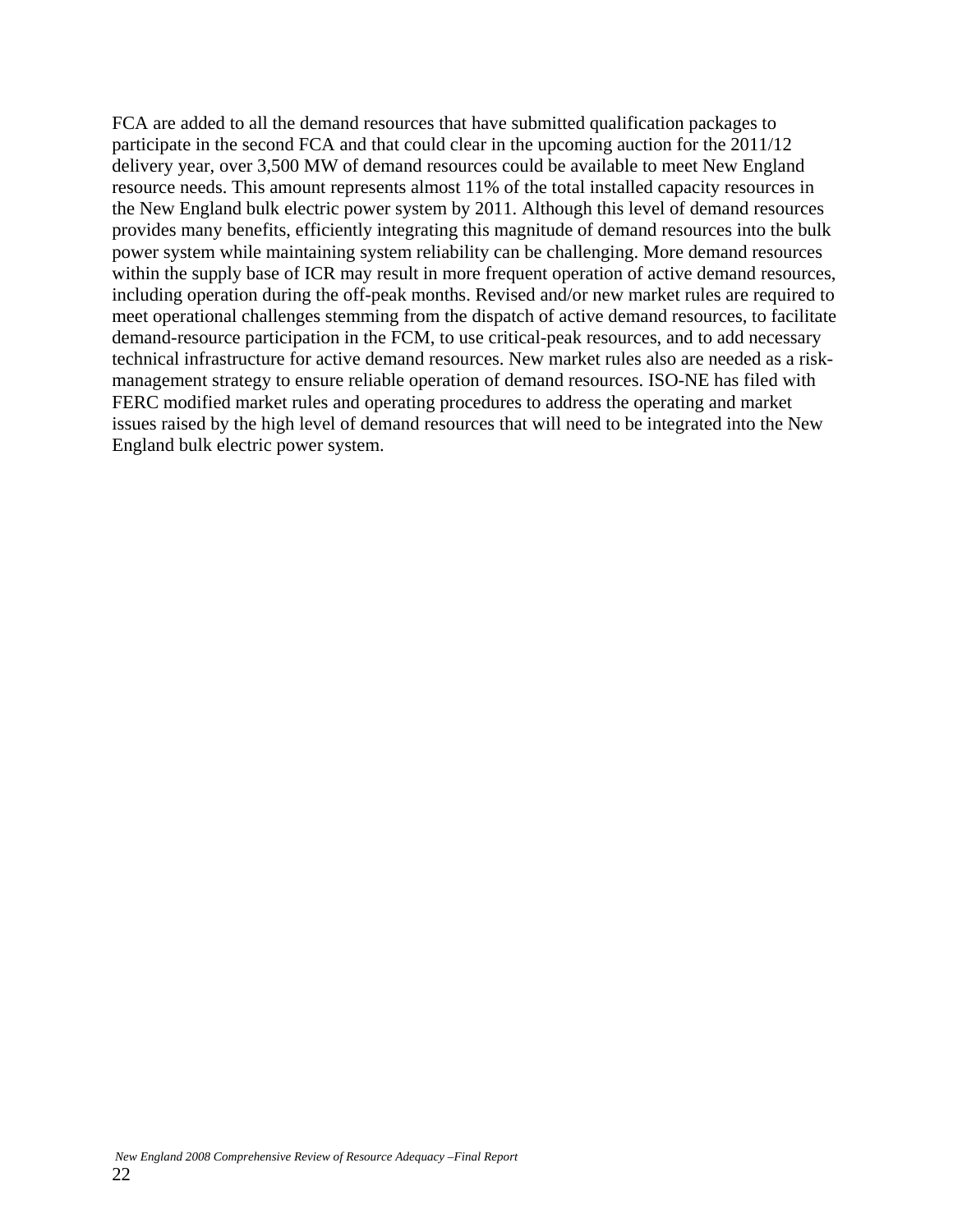# **APPENDIX**

### **A Description of Resource Reliability Model**

GE MARS uses a sequential Monte Carlo simulation to compute the reliability of a system comprised of a number of interconnected areas containing generation and load. This Monte Carlo process simulates the year repeatedly (multiple replications) to evaluate the impacts of a widerange of possible random combinations of generator outages. The transmission system is modeled in terms of transfer limits (constraints) on the interfaces between interconnected areas. Chronological system histories are developed by combining randomly generated operating histories of the generating units and inter-area transfer limits with the hourly chronological loads. For each hour of the year, the program computes the isolated area margins based on the available capacity and demand in each area. GE MARS then uses a transportation algorithm to determine the extent to which areas with negative margin can be assisted by areas having positive (excess) margin, subject to the available transfer constraints between the areas. The program collects the statistics for computing the reliability indices, and proceeds to the next hour. After simulating all of the hours in the year, the program computes the annual indices and tests for convergence. If the simulation has not converged to an acceptable level, it proceeds to another replication of the study year; otherwise, it moves on to the next study year.

#### **A.1.1 Load Model**

#### **A.1.1.1 Hourly Loads**

GE MARS employs an 8760-hour chronological subarea load model. The load model currently used relies on an actual year of historical loads of 2002. This model is then scaled up to the summer peak for the future years being analyzed.

#### **A.1.1.2 Load Forecast Uncertainty**

The load forecast uncertainty was modeled on a seasonal basis, which accounts for the uncertainty due to weather variations.

#### **A.1.1.3 Demand of Entities that are Not Members of NEPOOL**

All the demands of entities within NEPOOL are modeled. The Maine Public Service (MPS) company demand is not modeled in this review because it is currently not a part of the ISO-NE Planning Authority area.

#### **A.1.1.4 Demand Side Management Programs**

For 2009, modeled in the calculation are Demand Response resources in the Reliability Program category. These resources provide real time peak load relief within 30-minutes or 2-hours of a request by ISO New England, during or in anticipation of expected operable capacity shortage conditions, where ISO-NE plans on implementing Operating Procedure No. 4, *Actions During a*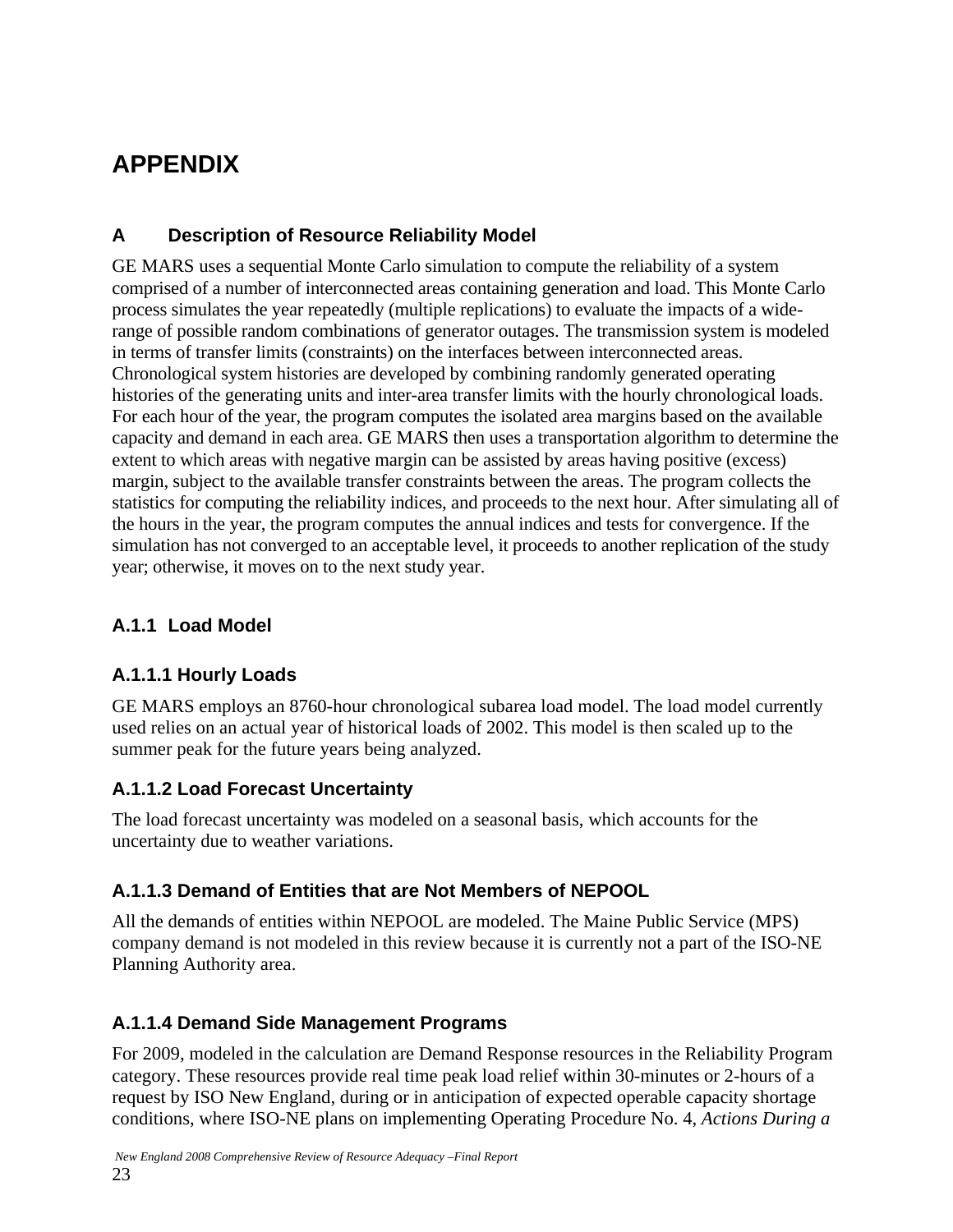*Capacity Deficiency*. Also included in the modeling are the profiled resources, which provide load relief in under 2-hours but do not have interval meters installed. Other Demand Resources (ODR), a Demand Resource group primarily consisting of Energy Efficiency programs whose impacts were historically incorporated into the load forecasts, are now extracted from the load forecast, and modeled as a resource. These demand resources are treated and paid in the same manner as traditional supply resources, and are part of the resource base used to satisfy the Installed Capacity Requirement.

Starting in 2010, the first commitment period of the FCM, all five categories of demand resources are included in the reliability modeling: the On-Peak, Seasonal Peak, Critical Peak, Real-Time Demand Response and Real-Time Emergency Generation.

- On-peak Demand Resource is a non-dispatchable measure that is not weather sensitive and its reduction in load will be measured during the hours ending 14:00 through 17:00, Monday through Friday on non-holidays during the months of June, July and August and the hours ending 18:00 through 19:00, Monday through Friday on non-holidays during the months of December and January.
- Seasonal Peak Demand Resource is a non-dispatchable, weather-sensitive measure and its reduction in load will be measured during hours in which the actual, Real-Time hourly load for Monday through Friday on non-holidays, during the months of June, July, August, December, and January, as determined by the ISO, is equal to or greater than 90% of the most recent 50/50 system peak load forecast, as determined by the ISO, for the applicable summer or winter season.
- Critical Peak Demand Resource is a measure that can be dispatched by the project owners and must reduce load during Forecasted Peak Hours and Real-Time Demand Resource Dispatch Hours. Demand Resource Forecast Peak Hours are the hours, or portions thereof, in which, absent the dispatch of Critical Peak Demand Resources and Real-Time Demand Response Resources, Load Zone or system-wide implementation of the action of ISO New England Operating Procedure No. 4 where the ISO would have begun to allow the depletion of Thirty-Minute Operating Reserve is forecasted in the ISO's most recent next-day forecast, and the ISO notifies the Market Participants with Critical Peak Demand Resources and Real-Time Demand Response Resources of such hours before 22:00 on the day before the relevant Operating Day. Beginning on June 1, 2011, Demand Resource Forecast Peak Hours are the hours, or portions thereof, in which, absent the dispatch of Critical Peak Demand Resources and Real-Time Demand Response Resources, Dispatch Zone, Load Zone, or system-wide implementation of the action of ISO New England Operating Procedure No. 4 where the ISO would have begun to allow the depletion of Thirty-Minute Operating Reserve is forecasted in the ISO's most recent next-day forecast, and the ISO notifies the Market Participants with Critical Peak Demand Resources and Real-Time Demand Response Resources of such hours before 22:00 on the day before the next Operating Day. In accordance to the recently modified market rules<sup>29</sup>, this Critical Peak Demand Resource category will be eliminated by the 2012/13 Capacity Commitment Period. Existing Critical Peak Demand Resources may convert to any other Demand Resource type (except for the Real-Time Emergency Generation type) by submitting an Updated Measurement and Verification Plan to reflect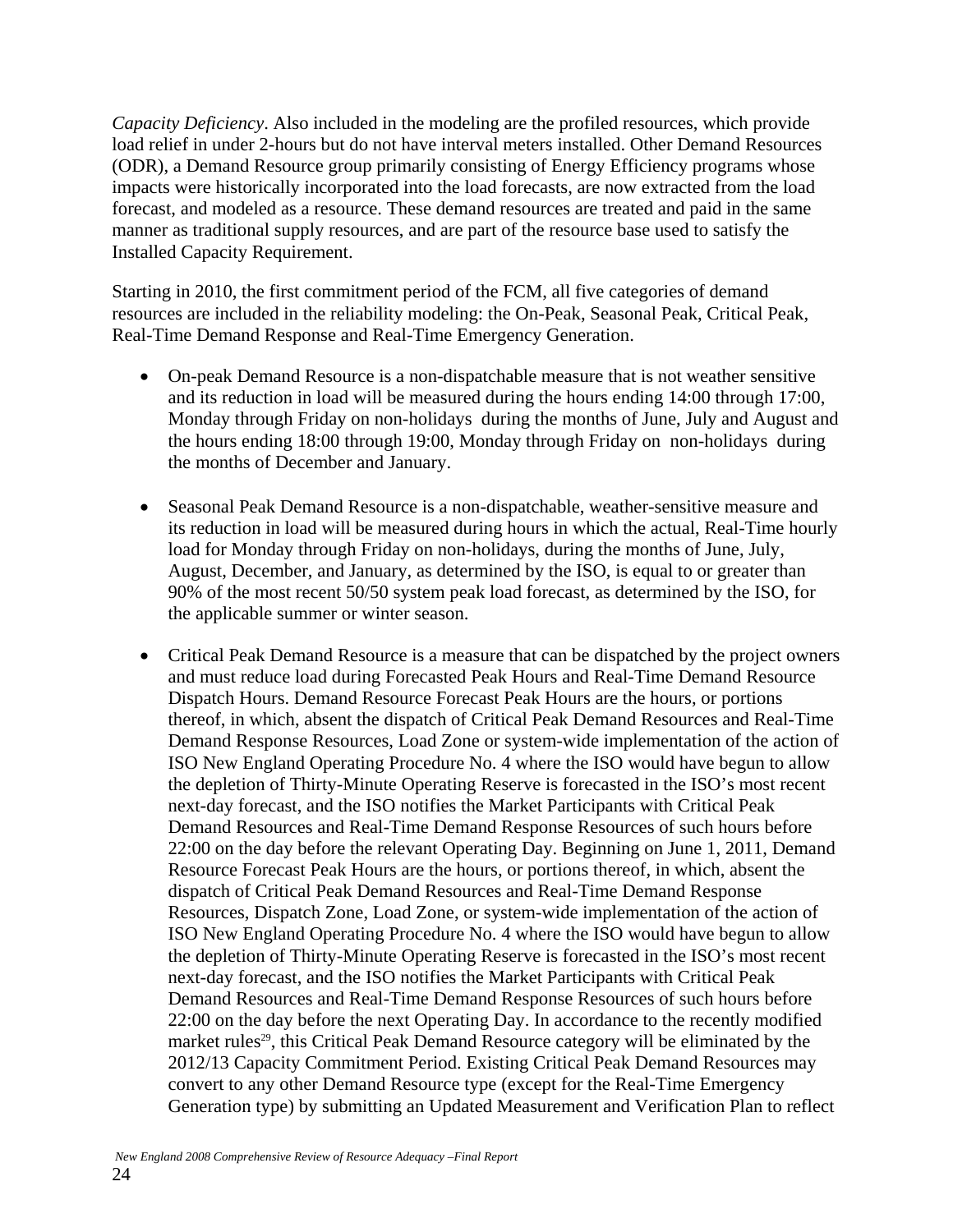the change in Demand Resource type prior to the 2012/13 Capacity Commitment Period, or choose to retire.

- Real-Time Demand Response Resource is a type of Demand Resource that is comprised of installed measures (e.g., products, equipment, systems, services, practices and/or strategies) on end-use customer facilities that: (i) curtail electrical usage in response to a Dispatch Instruction; and (ii) continue curtailing electrical usage until receiving Dispatch Instructions to restore electrical usage. Such measures include Load Management and Distributed Generation. The period of curtailment shall be consistent with Real-Time Demand Response Event Hours.
- Real-Time Emergency Generation Resource is Distributed Generation whose Federal, State and/or local air quality permits limit operation in response to requests from the ISO to the times when the ISO implements voltage reductions of five percent of normal operating voltage that require more than 10 minutes to implement. A Real-Time Emergency Generation Resource must be capable of: (i) curtailing its end-use electric consumption from the New England grid within 30 minutes of receiving a Dispatch Instruction; and (ii) continuing that curtailment until receiving a Dispatch Instruction to restore consumption. The amount of Emergency Generators used to meet the ICR is currently limited to 600 MW, as stipulated in the market rules.

## **A.1.2 Resource Unit Representation**

## **A.1.2.1 Unit Ratings**

#### **A.1.2.1.1 Definition**

For the year 2009, ratings for the existing generating units were based on ISO-NE's Seasonal Claimed Capability (SCC) information as reported in the April 2008 CELT report. Claimed capability is the demonstrated maximum dependable load carrying capability, in megawatts, of such units, excluding capacity required for station service use. The summer rating period runs from June 1 through September 30, and the winter rating period runs from October 1 through May 31. For demand resources, the rating was based on the Enrolled Capacity value at the time the asset is registered, which is the amount the asset is expected to deliver in an hour.

For the years of 2010 and beyond, the ratings of all resources were based upon their seasonal Qualified Capacity values that are determined in accordance with the FCM market rules.

#### **A.1.2.1.2 Procedure for Verifying Ratings**

• Seasonal Claimed Capability of Generating Units

ISO-NE has the authority to initiate audits of all generating units to verify their Seasonal Claimed Capability. Audits are initiated by ISO-NE ordering the generator output to be increased from its current operating level (if that level is below SCC) to its SCC. The unit is then required to hold the output at its SCC for a predefined time period. The required duration for a claimed capability audit is at least two hours and no more than eight hours, depending on the Capability Period and type of unit. In order to pass a claimed capability audit, a unit must demonstrate it can achieve average output greater than or equal to its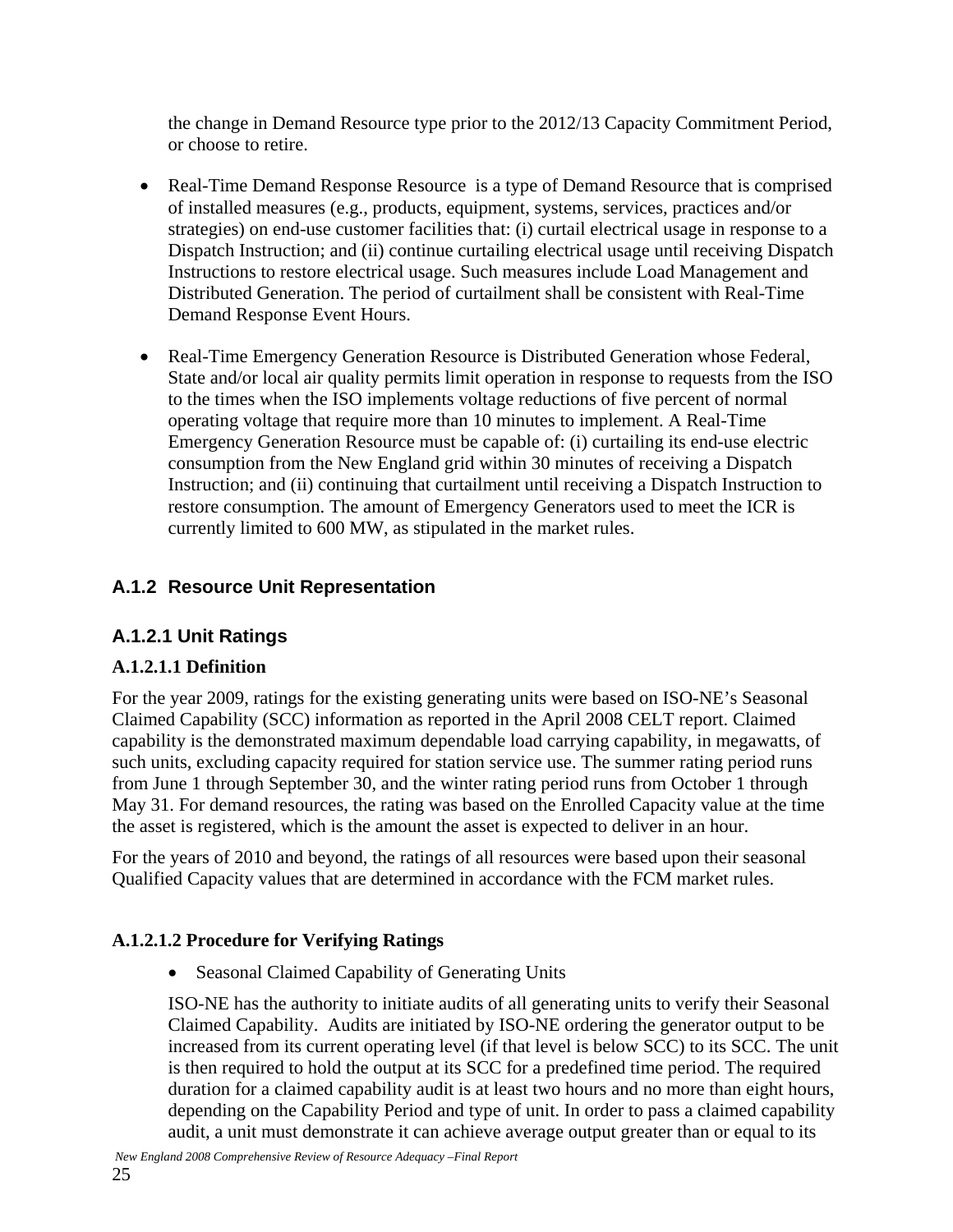Claimed Capability. Full details of the audit process can be found in the New England Manual for Installed Capacity, Manual M-20, Attachment D (Claimed Capability Audits) located at: http://www.iso-ne.com/rules\_proceds/isone\_mnls/index.html.

• Demand Reduction Value from Demand Resources

The demand reduction values from demand resources are based on the Enrolled Capacity value that is expected to deliver in an hour at the time an asset is registered during the FCM transition period. However, if during an audit or OP4 event the asset performs at a value lower than the Enrolled Capacity, the capacity payment will be subsequently reduced to that value. If the asset performs at an amount higher than the Enrolled Capacity, the capacity payment remains the same based on the Enrolled Capacity value. A higher Enrolled Capacity value may be requested based on historical performance. The ISO evaluates these requests and either approves or denies them. Related details of demand resources are documented in the New England Manual for Load Response Program, M-LRP located at : http://www.isone.com/rules\_proceds/isone\_mnls/index.html.

• Oualified Capacity Value under FCM

The determination of the Qualified Capacity value of a resources for participation in the FCA is outlined in the Section III. 13 – Forward Capacity Market of Market Rule 1located at: http://www.iso-ne.com/regulatory/tariff/sect\_3/index.html.

The summer Qualified Capacity of a Generating Resource is calculated as the median of the most recent five summer Seasonal Claimed Capability (SCC) ratings with only positive, non-zero ratings included in the calculation.

The seasonal Qualified Capacity for Intermittent Power Resources, will be calculated as the median of the net output during the Seasonal Intermittent Reliability Hours, of the most recent five summer periods.

The summer Qualified Capacity of a Demand Resource will be rated on the summer seasonal Demand Reduction Value calculation which is dependent upon the Demand Resource type.

#### **A.1.2.2 Unit Unavailability Factors**

#### **A.1.2.2.1 Unavailability Factors Represented**

Forced outage rates, planned outages, and maintenance outages are represented for each resource in the reliability assessment.

#### **A.1.2.2.2 Sources of Unavailability Factors**

A 5-year, historical average of unit-specific forced outage assumptions is determined for each generating unit qualified as an Existing Generating Capacity Resource, using its individual unit data of monthly EFORd<sup>30</sup> values from NERC's Generating Availability Data System (GADS). NERC GADS data submitted by generators to ISO-NE for the months of March 2003 through

 $30$  The calculation methodology of EFORd can be found in ISO-NE Manual 20 at  $\frac{http://www.iso-}$ ne.com/rules\_proceds/isone\_mnls/M20/index.html.

*New England 2008 Comprehensive Review of Resource Adequacy –Final Report*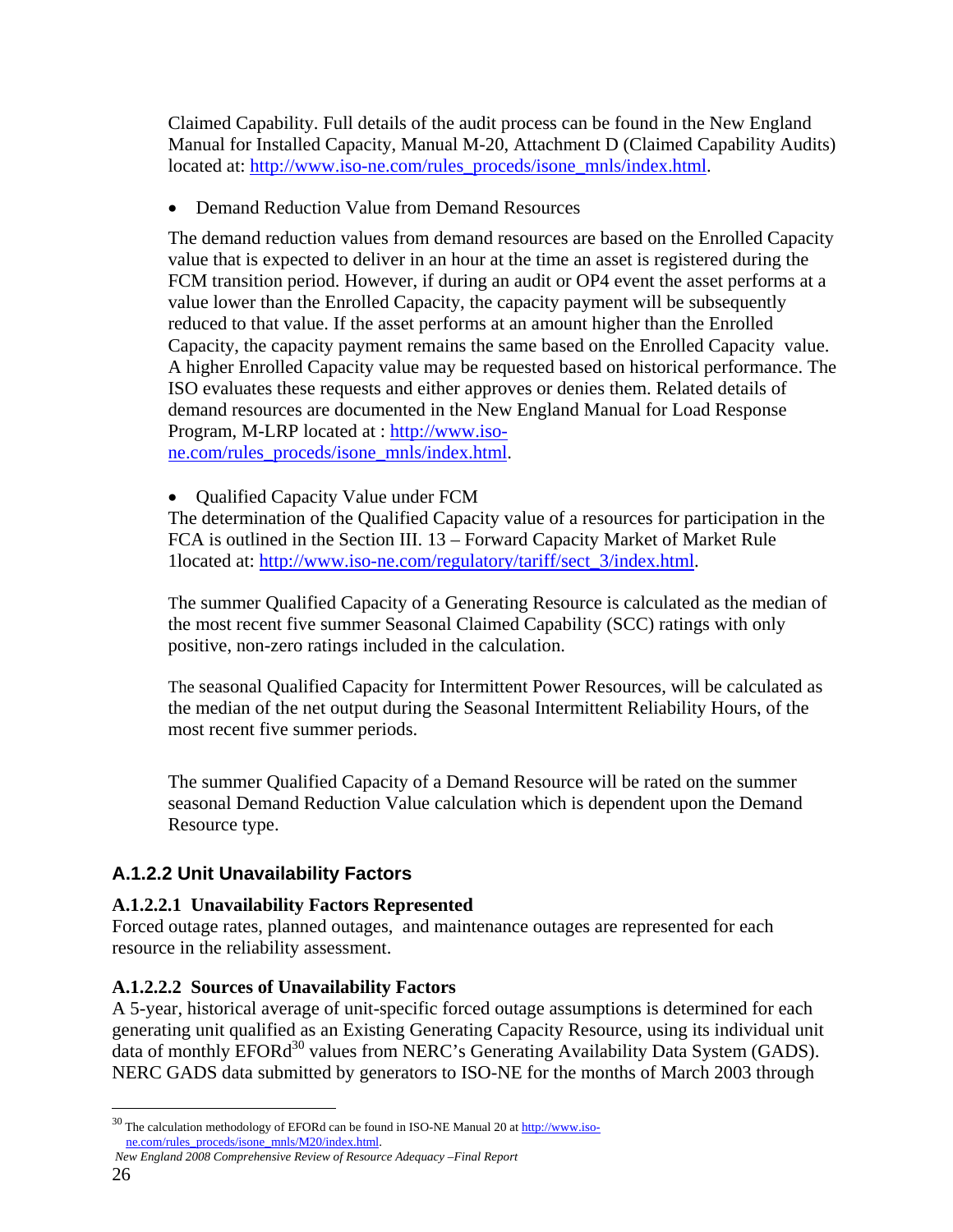February 2008 is used to create an EFORd value for each unit that submits such data. NERC Class Average data is used as a substitute for units that do not submit GADS data.

ISO-NE uses a 5 year historical average of actual generation during the daily peak periods as the expected Intermittent Power Resources' rating. This resource rating approach takes into account the resources' physical and fuel availability. No additional availability factors are considered for these type of resources.

Demand Resources in the Other Demand Resources, On-peak and Seasonal Peak categories are considered as 100% available in the models. These categories consist of passive resources such as energy efficiency which are considered as always "*in service*" and as such are 100% available. Performance of Demand Resources in the Real-Time Demand Response and Critical Peak categories are measured by actual response during all historical events including audits and OP 4 events for all years of the current Demand Response programs (2003-2007). To calculate the percent historical performance, the actual load curtailed or generation provided during each event is divided by the MW of resources enrolled within the program at the time of the event. The assumption for Real-Time Emergency Generator is based on the average of the 2003-2007 audit and OP 4 event response for all Real-Time Emergency Generators enrolled as an OP 4 Action 12 Emergency Generating Resources.

A weekly representation of a generator's scheduled outages is calculated for each unit, based on a 5-year historical average.

#### **A.1.2.2.3 Maturity Consideration**

NERC Class Average data is used as a substitute for immature units and new additions.

#### **A.1.2.2.4 Tabulation of Unavailability Factors**

Table 10 and 11 show the average unavailability factors used in this reliability assessment.

| <b>Unit Type</b>          | <b>Assumed Weighted</b><br>EFORd(%) | <b>Assumed Maintenance</b><br>Weeks |
|---------------------------|-------------------------------------|-------------------------------------|
| Fossil                    | 7.56                                | 5                                   |
| <b>Combined Cycle</b>     | 5.17                                | 5                                   |
| <b>Diesel</b>             | 6.51                                |                                     |
| <b>Combustion Turbine</b> | 6.55                                | $\overline{2}$                      |
| <b>Nuclear</b>            | 1.56                                | 3                                   |
| Hydro                     | 1.65                                | 3                                   |
| <b>Others</b>             | 5.18                                |                                     |
| System                    | 5.11                                |                                     |

**Table 10 Generating Resource EFORd and Maintenance Weeks by Category** 

#### **Table 11 Demand Resources EFORd Assumptions by Category**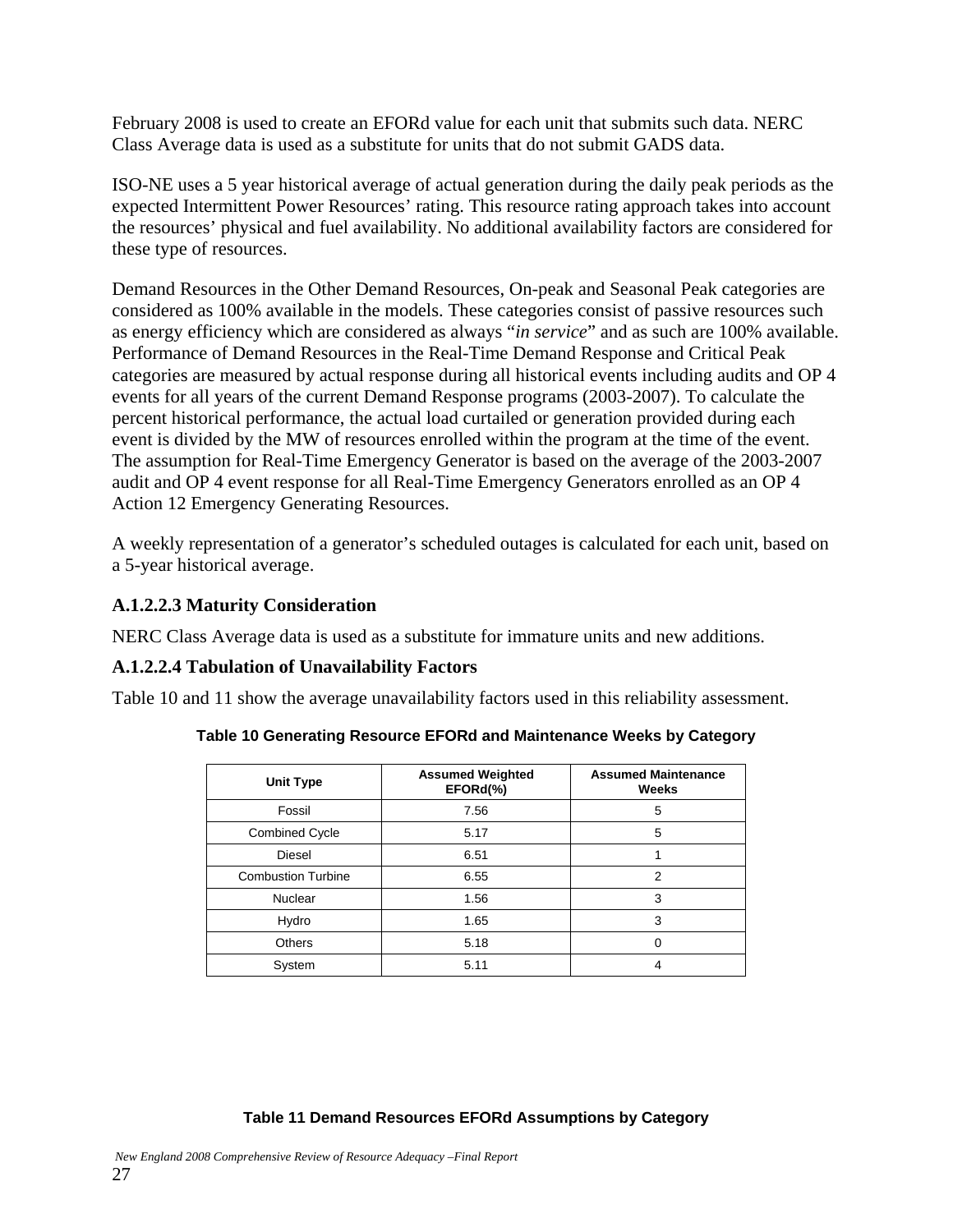| Type                                  | <b>Assumed Weighted</b><br>EFORd(%) | <b>Assumed Maintenance</b><br>Weeks |
|---------------------------------------|-------------------------------------|-------------------------------------|
| <b>Other Demand Resources</b>         | 0.00                                |                                     |
| <b>On-Peak Demand Resources</b>       | 0.00                                |                                     |
| Seasonal Peak Demand Resources        | 0.00                                |                                     |
| <b>Critical Peak Demand Resources</b> | 24.00                               |                                     |
| <b>Real-Time Demand Response</b>      | 24.00                               |                                     |
| Real-Time Emergency Generator         | 21.00                               |                                     |

#### **A.1.2.3 Imports and Exports Representation**

Table 12 summarizes the capacity imports and exports with neighboring systems assumed for this assessment.

|                                            | 2009 | 2010 | 2011 - 2013 |
|--------------------------------------------|------|------|-------------|
| Hydro-Québec Import                        | 310  | 200  | 280         |
| New York Import (via AC lines)             | 91   | 734  | 725         |
| New York Export (via Cross<br>Sound Cable) | 343  | 100  | 100         |

**Table 12 Capacity Import and Export Assumptions (MW)** 

#### **A.1.2.4 Retirements & Deactivations**

In this review, no retirement and deactivations are assumed.

#### **A.1.3 Representation Of Interconnected Systems**

New England's directly interconnected neighboring bulk power systems are represented by tie benefits in this comprehensive review. These tie benefits are derived based on results of studies conducted with the GE MARS program. In these tie benefit studies, all the interconnected Areas are assumed to be at the 0.1 days/year resource adequacy criterion simultaneously. The Area's load, resource (including load and/or capacity relief assumed available from implementing emergency operating procedures) and transmission interface transfer limits are based on data that each Area has provided to NPCC for its studies. ISO-NE updates its tie benefit studies whenever it deems necessary. The tie benefit assumptions used in this review are based on results of studies conducted in 2003, 2007 and 2008. Table 13 summarizes the tie benefit assumptions for this review.

The tie benefit assumptions for 2009 are based on the 2003 Tie Benefit Study<sup>31</sup>. For 2010, the tie benefits assumptions are based on the results of the  $2007$  study<sup>32</sup>. For  $2011$  and beyond, the tie benefit assumptions are based on the results of the 2008 study<sup>33</sup>. While the total tie benefits assumed for each year of the comprehensive review period are quite consistent, the tie benefits

<sup>&</sup>lt;sup>31</sup> http://www.iso-ne.com/genrtion\_resrcs/reports/nepool\_oc\_review/2003/tiebenefit2003summary.pdf  $^{32}$  Related study results can be found in the Power Supply Planning Committee materials located at: http://www.iso-ne.c

ne.com/committees/comm\_wkgrps/relblty\_comm/pwrsuppln\_comm/mtrls/2007/index.html 33 Related study results can be found in the Power Supply Planning Committee materials located at: http://www.isone.com/committees/comm\_wkgrps/relblty\_comm/pwrsuppln\_comm/mtrls/2008/index.html

*New England 2008 Comprehensive Review of Resource Adequacy –Final Report*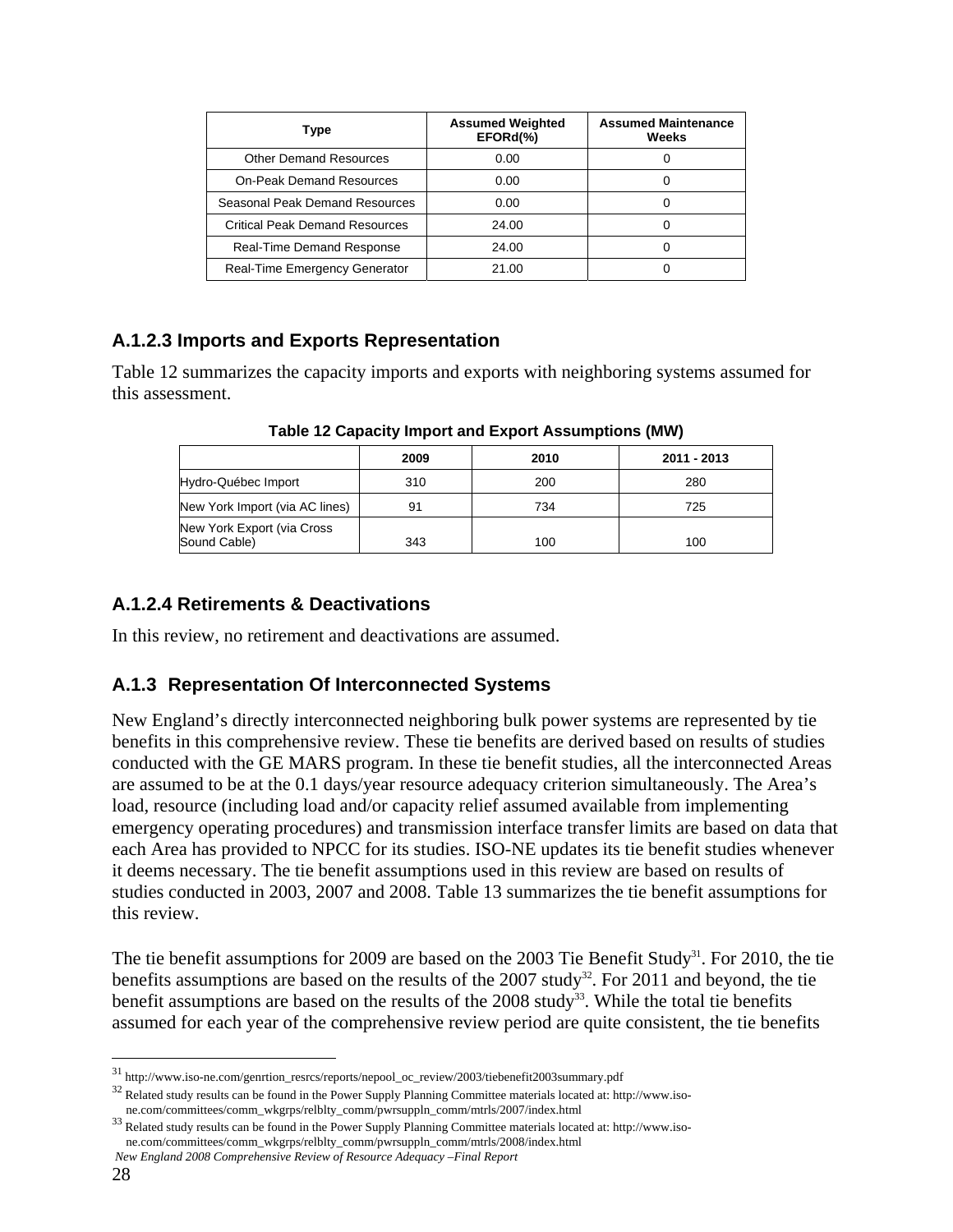assumed obtainable from each of New England's neighboring Area show variations. These variations occur from 2009 through 2011 and are results of changes in expected system conditions and the allocation methodology applied to determine individual Area's contribution to the total tie benefits. For a complete description of the current tie benefits calculation methodology, please review the ISO-NE filing with the Federal Energy Regulatory Commission $34$ .

| <b>Neighboring System</b> | 2009  | 2010  | 2011 - 2013 |
|---------------------------|-------|-------|-------------|
| Hydro-Québec              | 1,200 | 1,400 | 911         |
| New Brunswick             | 200   | 360   | 716         |
| New York                  | 600   | 100   | 173         |
| Total                     | 2,000 | 1,860 | 1,800       |

**Table 13 Assumed Tie Benefits From Neighboring System (MW)** 

#### **A.1.4 Modeling of Limited Energy Sources**

New England's pumped storage and hydro-electric units were considered available to meet daily and monthly peak loads except when they are on planned maintenance or forced outages.

### **A.1.5 Modeling of Demand Side Management (DSM)**

A description of the DSM programs were presented in Section A1.1.4.

#### **A.1.6 Modeling of Resources**

Modeling of resources was as described in the above sections.

#### **A1.7 Other Assumptions**

Consistent with the ISO-NE's Regional System Plan, the New England system was modeled as 13 interconnected sub-areas, with predefined transmission interface limits between them. The transmission interface transfer capabilities between these sub-areas have been determined based on established ISO-NE and NPCC reliability criteria. These criteria are described, respectively, in ISO-NE Planning Procedure No. 3, *Reliability Standards for the New England Power Pool*, and NPCC Document A-235, *Basic Criteria for Design and Operation of Interconnected Power System.* hese criteria require that the interconnected bulk power supply system be designed for a level of reliability such that the loss of a major portion of the system, or unintentional separation of any portion of the system, will not result from reasonably foreseeable contingencies. Therefore, the system must be designed to meet representative contingencies as defined in those criteria. Contingencies are simulated to assess the potential for widespread cascading outages due to overloads, instability, or voltage collapse. New England's bulk power supply system must remain stable during and following the most severe of the contingencies specified in the criteria, with due regard to re-closing facilities and before making any manual system adjustments. Voltages, line loadings, and equipment loadings must be within normal limits for pre-disturbance

<u>.</u>

<sup>&</sup>lt;sup>34</sup> http://www.iso-ne.com/regulatory/ferc/filings/2008/jul/er08-41-\_\_\_\_07-31-08\_tie\_benefits\_filing.pdf<br><sup>35</sup> http://www.npcc.org/documents/regStandards/Criteria.aspx

*New England 2008 Comprehensive Review of Resource Adequacy –Final Report*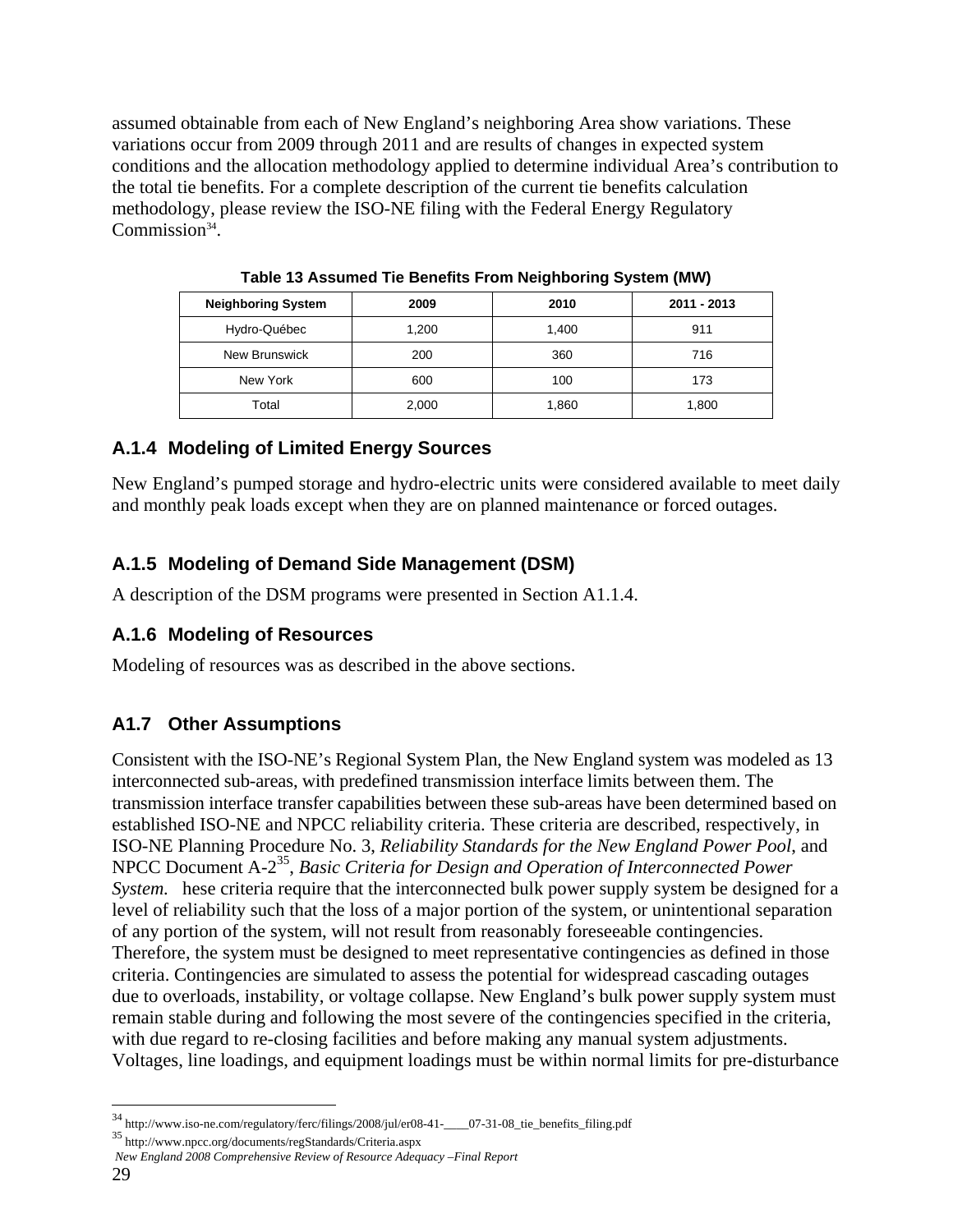conditions, and within applicable emergency limits following the contingencies specified in the criteria. Disturbances in New England must not adversely affect other NPCC Control Areas and vice versa. Conversely, the loss of small portions of the system may be tolerated, provided the reliability of the overall interconnected system is not jeopardized.

The transmission interfaces used in the reliability analysis represent potential limiting areas of New England's transmission system, which may become constrained under a variety of system conditions, generation patterns, or transmission topology. The most limiting transmission facility and critical contingency which limits the interface transfer, may change depending on unit dispatch, load level, load distribution, and transmission configuration. For modeling purposes, these interface limits are shown as static. Interfaces composed of one or more transmission facilities have been defined to gauge the amount of power which can be transferred between or through various areas before a transmission limitation is reached. Figure 4 shows the New England sub-area representation.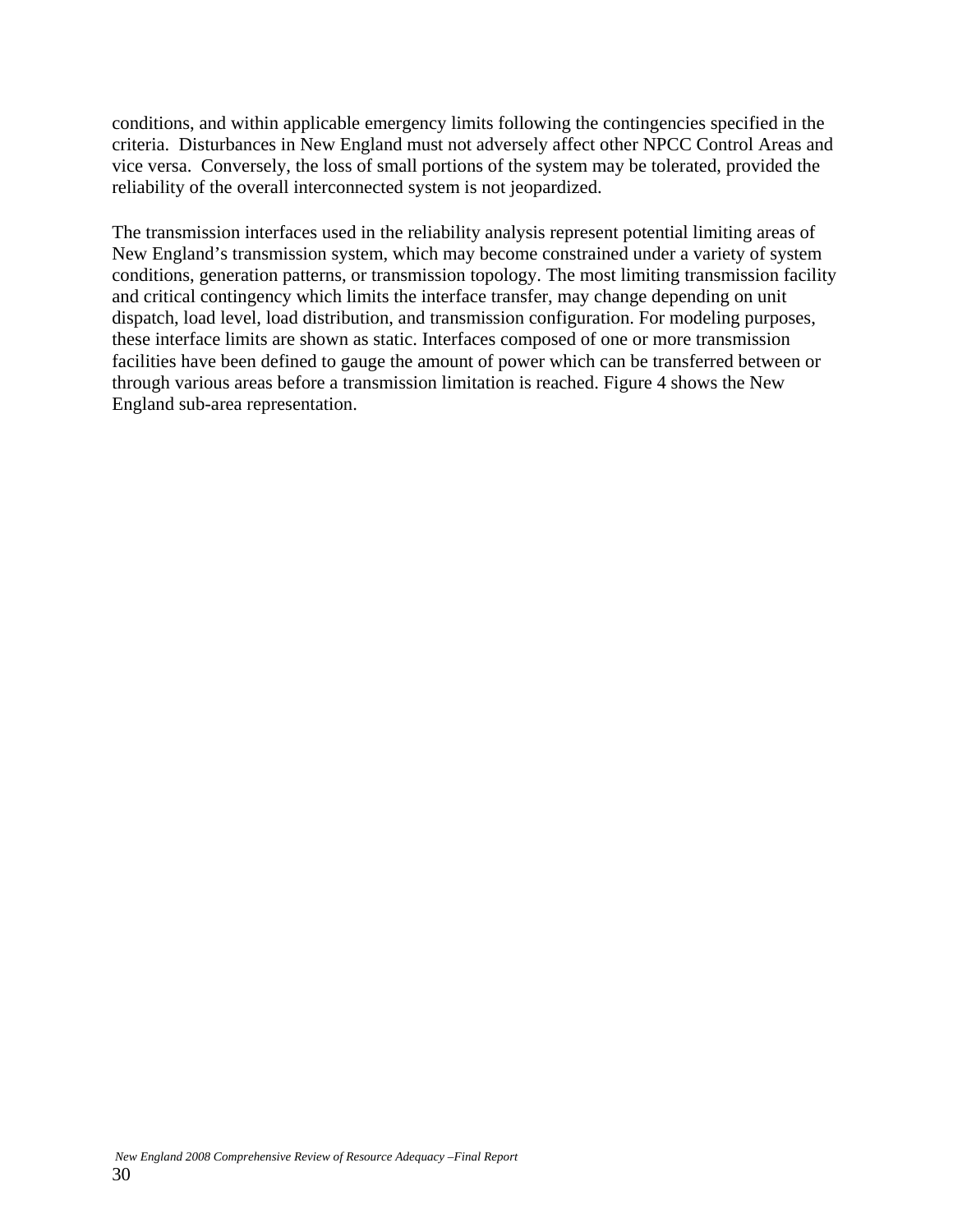

#### **Figure 4 New England Sub-Area Representation**

#### **Sub-areas**

| <b>BHE</b>    | Northeastern Maine                                                |
|---------------|-------------------------------------------------------------------|
| ME            | Western & Central Maine / Saco Valley, New Hampshire              |
| <b>SME</b>    | Southeastern Maine                                                |
| NH.           | Northern, Eastern, & Central New Hampshire / Eastern Vermont $\&$ |
|               | Southwestern Maine                                                |
| <b>VT</b>     | Vermont / Southwestern New Hampshire                              |
| <b>BOSTON</b> | Greater Boston, including North Shore                             |
| CMA/NEMA -    | <b>Central Massachusetts / Northeastern Massachusetts</b>         |
| <b>WMA</b>    | <b>Western Massachusetts</b>                                      |
| <b>SEMA</b>   | Southeastern Massachusetts / Newport, Rhode Island                |
| RI.           | Rhode Island / bordering Massachusetts                            |
| <b>CT</b>     | Northern and Eastern Connecticut                                  |
| <b>SWCT</b>   | Southwestern Connecticut                                          |
| <b>NOR</b>    | Norwalk / Stamford, Connecticut                                   |
| 1 TR TTA      |                                                                   |

NB, HQ and NY represent the New Brunswick, Hydro-Québec and New York balancing authority respectively.